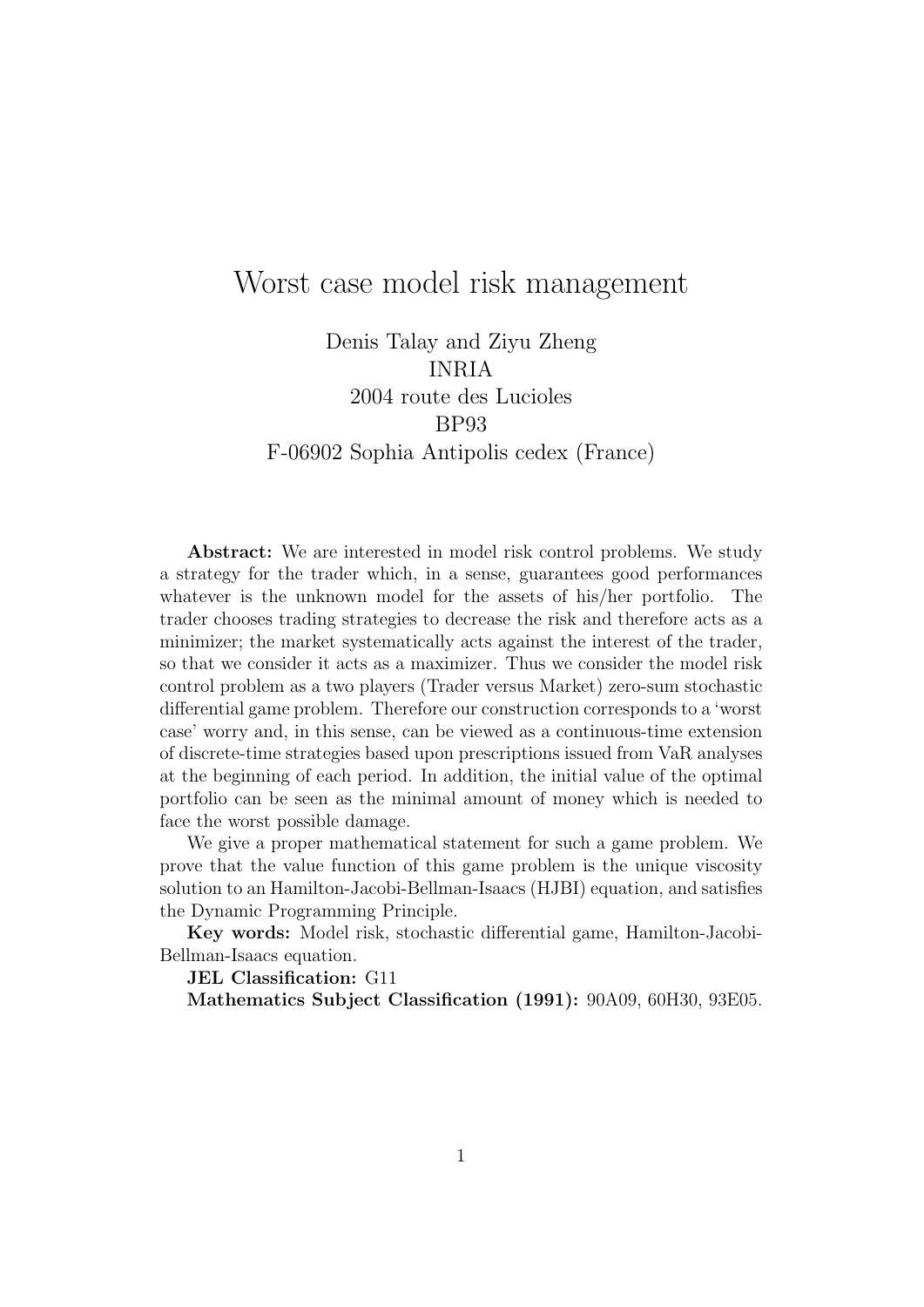## 1 Introduction

In this note we describe the financial strategy which a trader can follow in order to manage his/her model risk.

Suppose that the trader precisely knows the model followed by the real market, and that this model is given by a system of stochastic differential equations. Then, in a complete market, she/he is able to construct a strategy which perfectly hedges the option. For options written on discount bonds, such an assumption means that the trader knows perfectly the description of the random evolution of the term structure of the interest rates. This is unrealistic for various reasons, for example: lack of sufficient information from the market, choice of the number of factors which drive the term structure of interest rates, choice of the modelling stochastic processes, estimates of the parameters required to use the model, complexity of the estimation procedure, etc.

When one has a rather precise information on the model of the market, then one can take advantage of the robustness of formulae of Black and Scholes type (see, e.g., El Karoui, Jeanblanc–Picqué & Shreve [8] and Romagnoli & Vargiolu  $[15]$ . When one has only a vague information on the model of the market, can one find a strategy, which, in a sense, guarantees tolerable performances whatever the unknown model is? To address this question several authors have proposed super–replication techniques: see, e.g., Avellaneda, Levy & Paras [2], Avellaneda & Paras [3], Touzi [17] and references therein. Here we adopt a 'worst case' stochastic game approach which can be summarized as follows:

| $\text{Trader} = \text{Minimizer of Risk.}$ |
|---------------------------------------------|
| $\text{Market} = \text{Maximizer of Risk.}$ |
| Trader vs Market.                           |

We introduce a cost function which describes the risk faced by the trader. Instead of supposing that the trader knows the exact model followed by the real market, we assume that the trader knows that the correct model of the market belongs to a wide class of models. The trader chooses trading strategies from a set of admissible strategies to decrease the risk and therefore acts as a minimizer of the risk; on the other hand, we suppose that the market systematically behaves against the interest of the trader, and therefore we consider it acts as a maximizer of the risk. Thus the model risk control problem can be set up as a two players (Trader versus Market) zero-sum stochastic differential game problem and the corresponding strategies, in a sense, are continuous-time versions of discrete-time procedures based upon prescriptions issued from VaR analyses at the beginning of each period.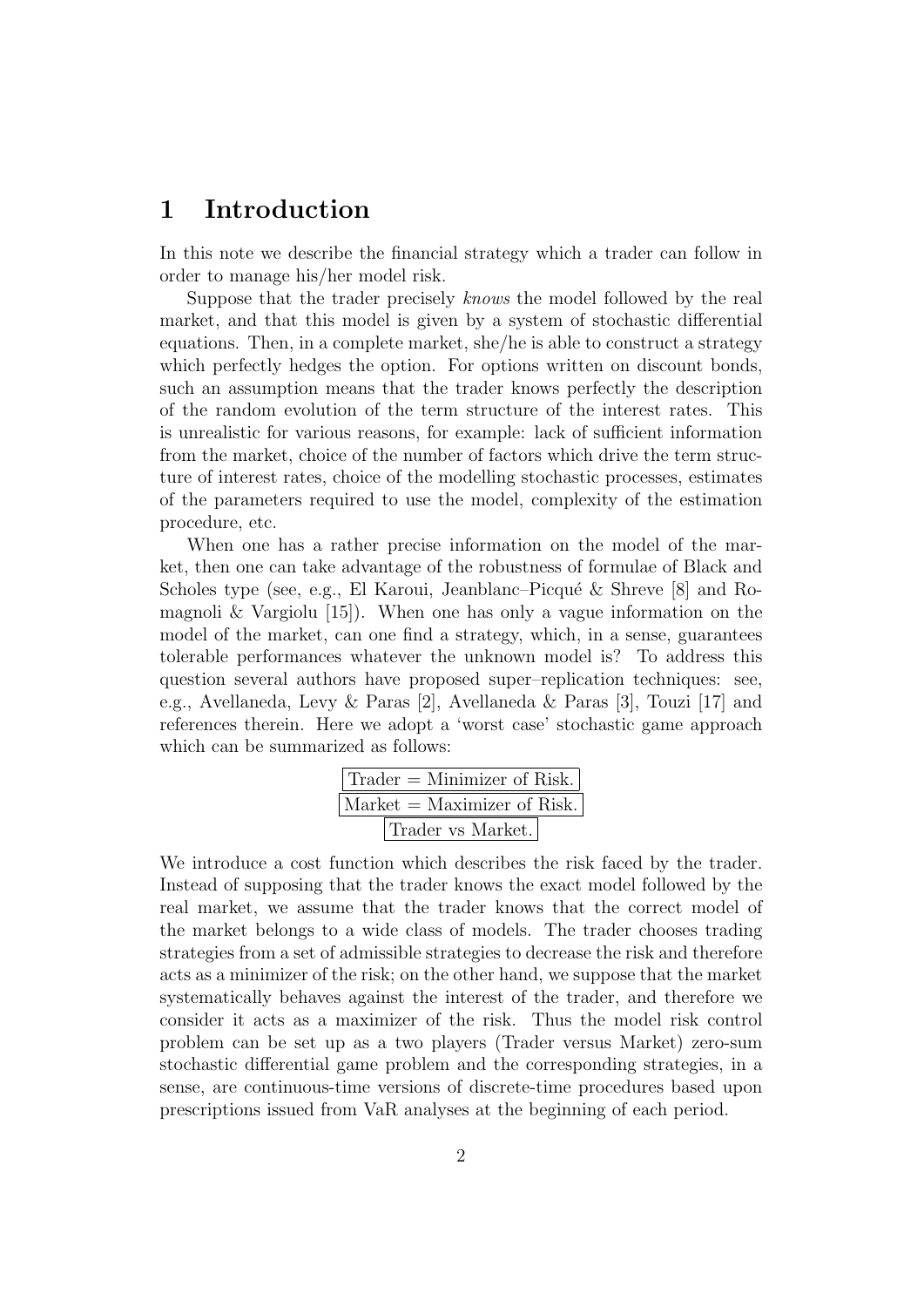In Section 2, we introduce our framework: the misspecified model for the asset prices and our definition of model risk. In Section 3, we state the stochastic differential game problem which is the key tool of our approach; we slightly extend results by Fleming & Souganidis [10] to prove that the value function of this game problem is the unique viscosity solution to an Hamilton-Jacobi-Bellman-Isaacs equation; we also prove that the value function satisfies the Dynamic Programming Principle. In Section 4, we illustrate our methodology by considering the particular case of the hedging of European bond options. We conclude by showing a numerical result.

Our paper is deeply related to the paper [7] by Cvitanić and Karatzas who have introduced and studied dynamic measure of risks such as

$$
\inf_{\pi(\cdot)\in\mathcal{A}(x)}\sup_{\nu\in\mathcal{D}}\mathbb{E}_{\nu}(F(X^{x,\pi}(T))),
$$

where  $\mathcal{A}(x)$  denotes the class of admissible portfolio strategies, and  $\mathbb{E}_{\nu}$  denotes the expectation under the probability  $\mathbb{P}_{\nu}$  for all  $\nu$  in a suitable set. All the measures  $\mathbb{P}_{\nu}$  have the same risk-neutral equivalent martingale measure, which implies that the trader (or the regulator) is concerned by model risk on stock appreciation rates. Here, we include model risk on volatilities and prove the relationship between the dynamic hedging under the worst case scenario and viscosity solutions of fully nonlinear PDEs, which allows us to develop numerical methods. We thus hopefully answer to a part of the open problems listed in the Conclusion in [7].

We finally emphasize that the solution at time 0 of our stochastic game problem can be viewed as the minimal amount of money that the financial institution needs to "contain the worst possible damage" as said in [7].

## 2 Our financial model

Suppose that the financial market consists in  $n$  risky financial assets, whose prices at time t are denoted by  $P_i(t)$ , and one instantaneously risk-free asset, the money market, whose price at time t is denoted by  $P_0(t)$ . We use the following stochastic differential equation to describe this financial market.

$$
\begin{cases}\ndP_i(t) = P_i(t)[b_i(t)dt + \sum_{j=1}^d \sigma_{ij}(t)dW_t^j], \ 1 \le i \le n, \\
dP_0(t) = r(t)P_0(t)dt.\n\end{cases} \tag{1}
$$

Here we consider a probability space  $(\Omega, \mathcal{F}, \mathbb{P})$ , and processes  $b_i(\cdot), \sigma_{ij}(\cdot)$ ,  $r(\cdot)$  which are progressively measurable with respect to the  $\mathbb P$  augmented filtration of the d dimensional Brownian motion  $(W_t)$ . We also suppose that there exists a unique strong solution to (1).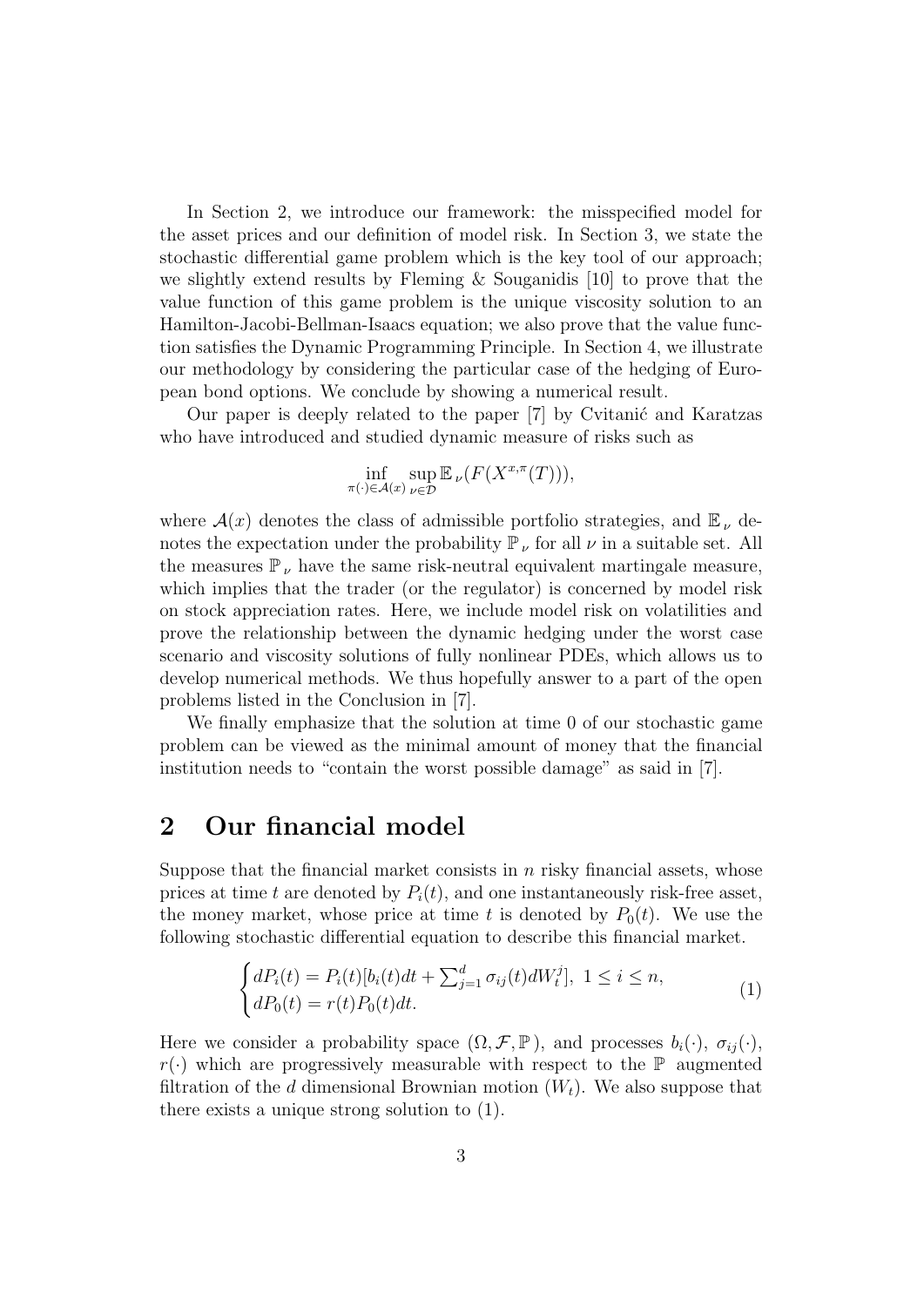Consider an economic agent whose decisions do not affect the prices in the market (a small investor). We denote by  $X(t)$  the wealth of this agent at time t, by  $H_i(t)$  the amount he/she invests in the  $i^{th}$  risky financial asset at that time  $(1 \leq i \leq n)$ , and by  $H_0(t)$  the amount he/she invests in the risk-free asset. Then the value of his/her portfolio is

$$
X(t) = \sum_{i=1}^{n} H_i(t)P_i(t) + H_0(t)P_0(t).
$$

Suppose that the portfolio is self-financing. Then the process  $X(t)$  satisfies the following stochastic differential equation

$$
dX(t) = \sum_{i=1}^{n} H_i(t)P_i(t) \left[ b_i(t)dt + \sum_{j=1}^{d} \sigma_{ij}(t)dW_t \right] + H_0(t)r(t)P_0(t)dt.
$$

If  $X(t) \neq 0$ , set

$$
\pi_i(t) := \frac{H_i(t)P_i(t)}{X(t)}, \ i = 1, \ldots, n,
$$

and

$$
\pi_0(t) := \frac{H_0(t)P_0(t)}{X(t)}.
$$

If  $X(t) = 0$ , set  $\pi_i(t) = \pi_0(t) = 0$ . With the above notation, we have

$$
dX(t) = X(t) \sum_{i=1}^{n} \pi_i(t) \left[ b_i(t)dt + \sum_{j=1}^{d} \sigma_{ij}(t) dW_t^j \right] + X(t)r(t) \left( 1 - \sum_{i=1}^{n} \pi_i(t) \right) dt.
$$
\n(2)

# 3 Model risk control

To simplify the notation, in this section we suppose that the process  $(r(t))$ is constant and equal to  $r > 0$ . It is straightforward to include it in the list of the controls, or to more specifically include model risks on a fixed type of yield curves models (see Section 4 for such an example).

Suppose that the market chooses the risk premium and the volatility process to increase the risk of the position.

We adopt the definition of admissible controls and strategies of Fleming & Souganidis [10] and, as in [10], we introduce the canonical sample spaces for the underlying Brownian motion in (1) and (2). For each  $\theta \in [0, T]$  we set

$$
\Omega_{\theta} := (\omega \in C([\theta, T]; \mathbb{R}^d) : \omega_{\theta} = 0).
$$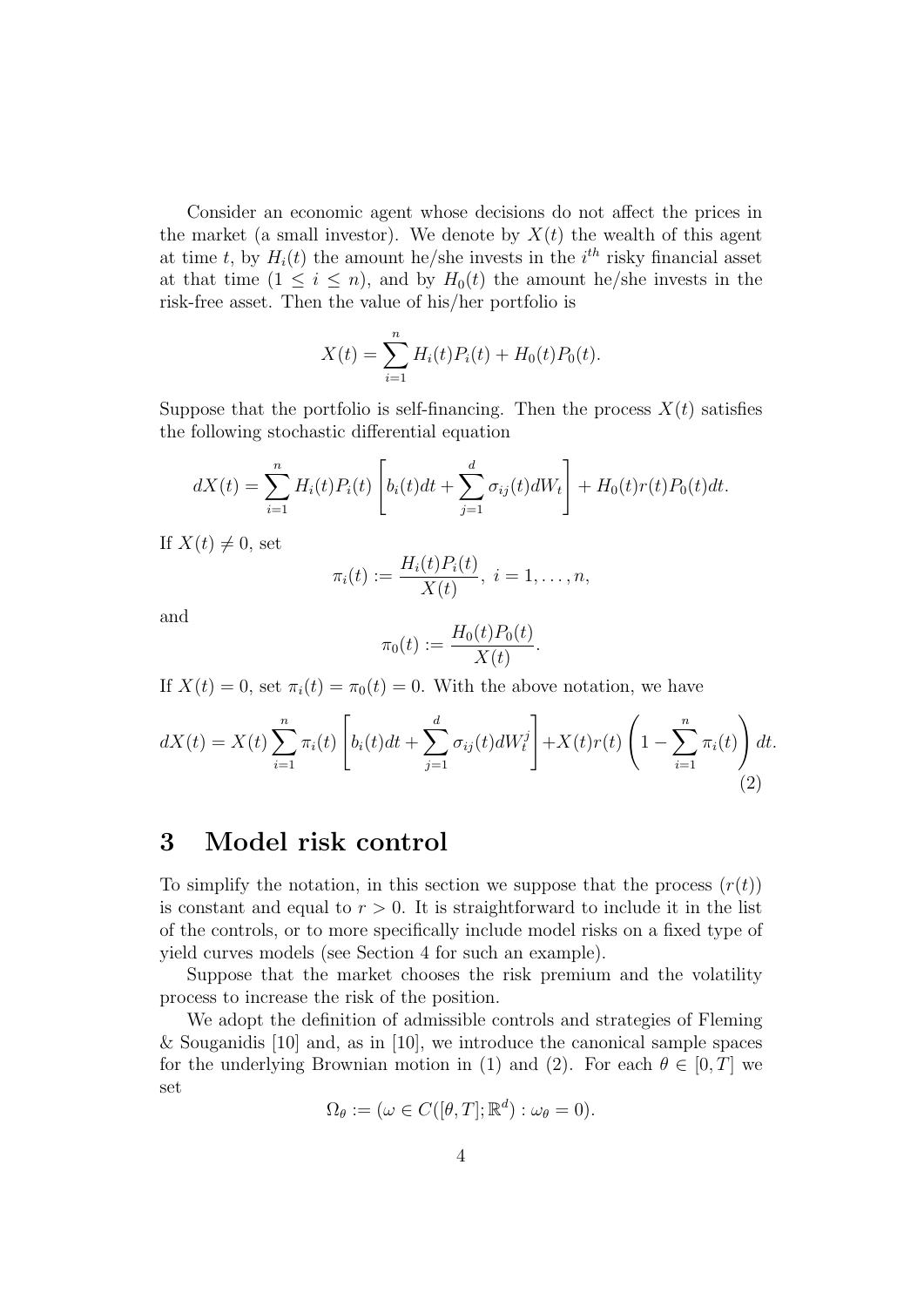We denote by  $(\mathcal{F}_{\theta,s})$  the filtration generated by the canonical process from time  $\theta$  to time s. Equipped with the Wiener measure  $\mathbb{P}_{\theta}$  on  $\mathcal{F}_{\theta,T}$ , the filtered probability space  $(\Omega_{\theta}, \mathcal{F}_{\theta,T}, \mathbb{P}_{\theta}, (\mathcal{F}_{\theta,s}, \theta \leq s \leq T))$  is the canonical sample space.

We define the admissible controls and the admissible strategies by:

**Definition 3.1.** An admissible control process  $u(\cdot) := (b(\cdot), \sigma(\cdot))$  for the market on  $[\theta, T]$  is an  $(\mathcal{F}_{\theta,s})$ -progressively measurable process taking value in a compact subset  $K_u$  of  $\mathbb{R}^n \times \mathbb{R}^{nd}$ . An admissible control process  $\pi(\cdot)$ for the investor on  $[\theta, T]$  is an  $(\mathcal{F}_{\theta,s})$ -progressively measurable process taking value in a compact subset  $K_{\pi}$  of  $\mathbb{R}^{n}$ . The set of all admissible controls for the market on  $[\theta, T]$  is denoted by  $Ad_u(\theta)$  and the set of all admissible controls for the investor on  $[\theta, T]$  is denoted by  $Ad_{\pi}(\theta)$ . We say that two admissible control processes u and  $\overline{u}$  in  $Ad_u(\theta)$  are the same on  $[\theta, s]$ if  $P_{\theta}(u(\cdot) = \overline{u}(\cdot)$  a.e. in  $[\theta, s]) = 1$ . A similar convention is assumed for elements of  $Ad_{\pi}(\theta)$ . We write  $u(\cdot) \approx \overline{u}(\cdot)$  on  $[\theta, s]$  (respectively,  $\pi(\cdot) \approx \overline{\pi}(\cdot)$ on  $[\theta, s]$ ) when u and  $\overline{u}$  (respectively,  $\pi$  and  $\overline{\pi}$ ) are the same on  $[\theta, s]$ .

**Definition 3.2.** An admissible strategy  $\Pi$  for the investor on  $[\theta, T]$  is a mapping  $\Pi$  :  $Ad_u(\theta) \rightarrow Ad_{\pi}(\theta)$  such that if  $u(\cdot) \approx \overline{u}(\cdot)$  on  $[\theta, s]$ , then  $\Pi(u(\cdot))(\cdot) \approx \Pi(\overline{u}(\cdot))(\cdot)$  on  $[\theta, s]$  for every  $s \in [\theta, T]$ . The set of all admissible strategies for the investor on  $[\theta, T]$  is denoted by  $Ad_{\Pi}(\theta)$ .

For given  $\Pi \in Ad_{\Pi}(\theta)$  and  $u(\cdot) = (b(\cdot), \sigma(\cdot)) \in Ad_{u}(\theta)$ , we set  $\pi(\cdot) :=$  $\Pi(u(\cdot))(\cdot)$ .

The controlled system of prices and value of the portfolio is defined as follows:

$$
\begin{cases}\ndP_i(t) &= P_i(t)[b_i(t)dt + \sum_{j=1}^d \sigma_{ij}(t)dW_t^j] \text{ for } 0 \le i \le n, \\
dX(t) &= X(t)\sum_{i=1}^n \pi_i(t) \left[b_i(t)dt + \sum_{j=1}^d \sigma_{ij}(t)dW_t^j\right] + rX(t)\left(1 - \sum_{i=1}^n \pi_i(t)\right)dt.\n\end{cases} \tag{3}
$$

Given a suitable function  $F$  the cost function is now defined as follows:

$$
J(\theta, p, x, \Pi, u(\cdot)) := \mathbb{E}_{\theta, p, x} F(P(T), X(T)), \tag{4}
$$

where the symbol  $\mathbb{E}_{\theta,p,x}$  stands for the conditional expectation under  $\mathbb{P}_{\theta}$ knowing that  $(P(\theta) = p, X(\theta) = x)^{1}$ . In this section we do not discuss the choice of  $F$  in practice, which highly depends on the financial objective of the trader or of the regulator. We thus make a weak assumption on  $F$  (see (8) below), and postpone some discussion to Section 4.

We then introduce the value function of our game problem.

<sup>&</sup>lt;sup>1</sup>For the sake of simplicity our notation does not emphasize that the process  $(P(t), X(t))$ is parametered by  $(b(t), \sigma(t), \pi_t)$ .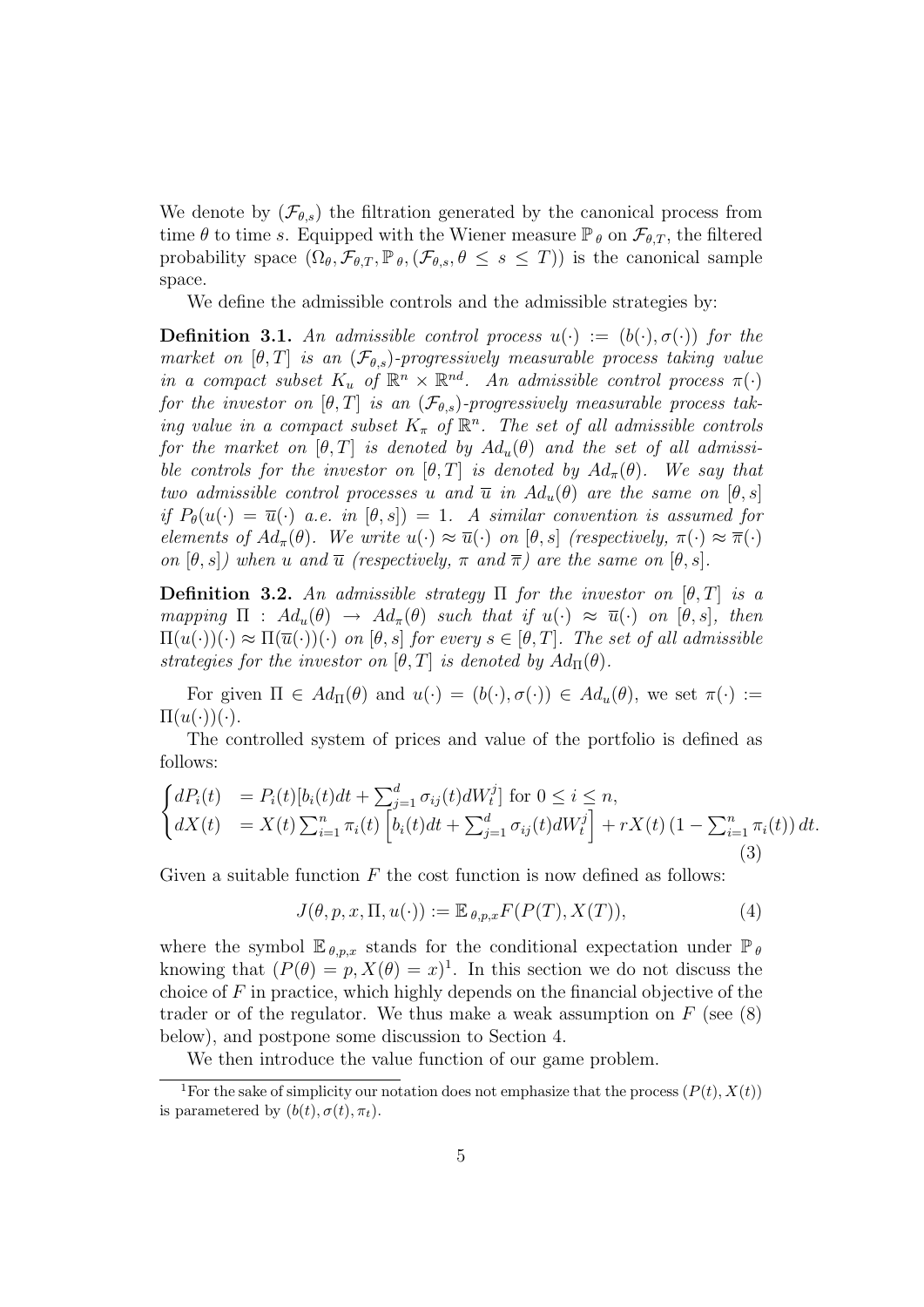Definition 3.3. The lower value of the model risk control problem with initial data  $(\theta, p, x)$  is

$$
V(\theta, p, x) := \inf_{\Pi \in Ad_{\Pi}(\theta)} \sup_{u(\cdot) \in Ad_u(\theta)} J(\theta, p, x, \Pi, u(\cdot)).
$$
 (5)

## 3.1 Our main result

Define the  $(n + 1) \times (n + 1)$  symmetric matrix  $a(p, x, \sigma, \pi)$  as

$$
\begin{cases}\na_{ij}(p, x, \sigma, \pi) &:= \sum_{k=1}^{d} (p_i \sigma_{ik} p_j \sigma_{jk}) \text{ for } 1 \leq i, j \leq n, \\
a_{n+1,j}(p, x, \sigma, \pi) &:= \sum_{k=1}^{d} \sum_{l=1}^{n} (x \pi_l \sigma_{kl} p_j \sigma_{jk}) \text{ for } 1 \leq j \leq n, \\
a_{n+1,n+1}(p, x, \sigma, \pi) &:= \sum_{k=1}^{d} \sum_{l=1}^{n} (x^2 \pi_l^2 \sigma_{kl}^2).\n\end{cases}
$$
\n(6)

Let  $q(p, x, b, \pi)$  denote the  $n + 1$  dimensional vector

$$
q(p, x, b, \pi) := \left( p_1 b_1, \dots, p_n b_n, x \left( r + \sum_{i=1}^d \pi_i (b_i - r) \right) \right). \tag{7}
$$

For all  $u = (b, \sigma) \in K_u$  and  $\pi \in K_{\pi}$  we set

$$
\mathcal{H}_{u,\pi}(A,z,p,x):=\left[\frac{1}{2}\mathrm{Tr}\left(a(p,x,\sigma,\pi)A\right)+z\cdot q(p,x,b,\pi)\right],
$$

and

$$
\mathcal{H}^-(A,z,p,x) := \max_{u \in K_u} \min_{\pi \in K_{\pi}} \left[ \mathcal{H}_{u,\pi}(A,z,p,x) \right].
$$

Our main result is

**Theorem 3.4.** Suppose that  $F$  is a continuous function such that

$$
|F(p,x)-F(\overline{p},\overline{x})| \le Q(|p|,|x|,|\overline{p}|,|\overline{x}|)(|p-\overline{p}|+|x-\overline{x}|),
$$
 (8)

where  $Q(|p|, |x|, |\overline{p}|, |\overline{x}|)$  is a polynomial function.

Then the value function  $V(\theta, p, x)$  defined in (5) is the unique viscosity solution in the space

$$
S := \{ \varphi(t, p, x) \text{ is continuous on } [0, T] \times \mathbb{R}^n \times \mathbb{R}; \exists \overline{A} > 0, \lim_{|p|^2 + x^2 \to \infty} \varphi(t, p, x) \exp(-\overline{A} |\log(|p|^2 + x^2)|^2) = 0 \text{ for all } t \in [0, T] \}
$$

to the Hamilton-Jacobi-Bellman-Isaacs Equation

$$
\begin{cases} \frac{\partial v}{\partial t}(t, p, x) + \mathcal{H}^-(D^2v(t, p, x), Dv(t, p, x), p, x) = 0 \text{ in } [0, T) \times \mathbb{R}^{n+1}, \\ v(T, p, x) = F(p, x). \end{cases}
$$
\n(9)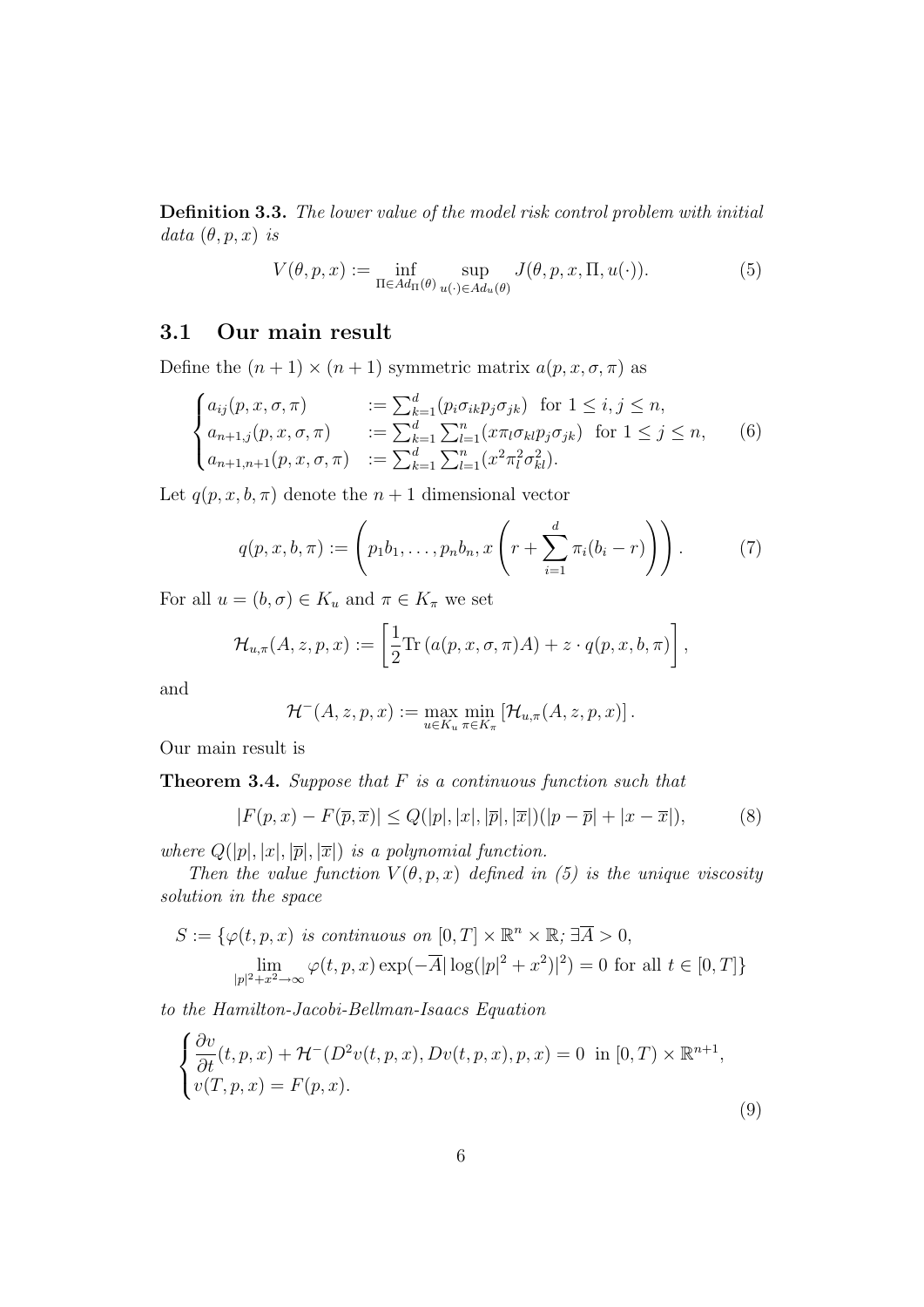In addition,  $V(\theta, p, x)$  satisfies the Dynamic Programming Principle, that is,

$$
V(\theta, p, x) = \inf_{\Pi \in Ad_{\Pi}(\theta)} \sup_{u(\cdot) \in Ad_u(\theta)} \mathbb{E}_{\theta, p, x}[V(t, P(t), X(t))] \text{ for all } \theta < t < T.
$$
\n(10)

### 3.2 Proof of Theorem 3.4

We start the proof of Theorem 3.4 by an easy lemma which implies that the value function  $V$  belongs to the space  $S$ .

**Lemma 3.5.**  $V(\theta, p, x)$  is time continuous and locally Lipschitz continuous w.r.t.  $(p, x)$  in  $\mathbb{R}^{n+1}$ . There exists a positive polynomial function Q of  $(p, x)$ such that  $|V(\theta, p, x)| \leq Q(p, x)$  for all  $\theta$  in  $[0, T]$ .

*Proof.* The continuity in  $\theta$  of V results from the classical estimates on the solution of stochastic differential equations: see, e.g., Fleming & Soner [9, Chap.IV, Sec.6].

We now check that, for each pair of admissible control and strategy, the cost function is locally Lipschitz continuous w.r.t.  $(p, x)$  in  $\mathbb{R}^{n+1}$ . Let  $(P(t), X(t))$  (respectively  $(\overline{P}(t), \overline{X}(t))$ ) be the solution to (3) with initial condition  $(p, x)$  (respectively  $(\overline{p}, \overline{x})$ ) at time  $\theta$ . In view of (8), we have

$$
|F(P(T), X(T)) - F(\overline{P}(T), \overline{X}(T))|
$$
  
\n
$$
\leq Q(|P(T)|, |X(T)|, |\overline{P}(T)|, |\overline{X}(T)|)(|P(T) - \overline{P}(T)| + |X(T) - \overline{X}(T)|).
$$

An elementary calculation and classical estimates lead to

$$
\begin{aligned} \left| \mathbb{E}_{\theta,p,x}[F(P(T),X(T))] - \mathbb{E}_{\theta,\overline{p},\overline{x}}[F(\overline{P}(T),\overline{X}(T))] \right| \\ &\leq \overline{Q}(|p|,|x|,|\overline{p}|,|\overline{x}|) \sqrt{(|p-\overline{p}|^2+|x-\overline{x}|^2)}, \end{aligned}
$$

for some polynomial function  $\overline{Q}$ . The Lipschitz continuity of V w.r.t.  $(p, x)$ is a then straightforward consequence of the following inequalities: for all bounded functions  $f_1, f_2$  and set Z,

$$
\begin{cases} |\sup_{z \in Z} f_1(z) - \sup_{z \in Z} f_2(z)| \le \sup_{z \in Z} |f_1(z) - f_2(z)|, \\ |\inf_{z \in Z} f_1(z) - \inf_{z \in Z} f_2(z)| \le \sup_{z \in Z} |f_1(z) - f_2(z)|. \end{cases}
$$
(11)

A similar computation proves the polynomial growth in  $(p, x)$  of  $V(\theta, p, x)$ .  $\Box$ 

If the controlled system had bounded coefficients and  $F$  were a bounded Lipschitz function, Theorem 2.4 would result from Fleming & Souganidis [10, Thm.1.6,Thm.2.6]. As the coefficients of (3) are unbounded and  $F$  is locally Lipschitz only, we have to use localization techniques.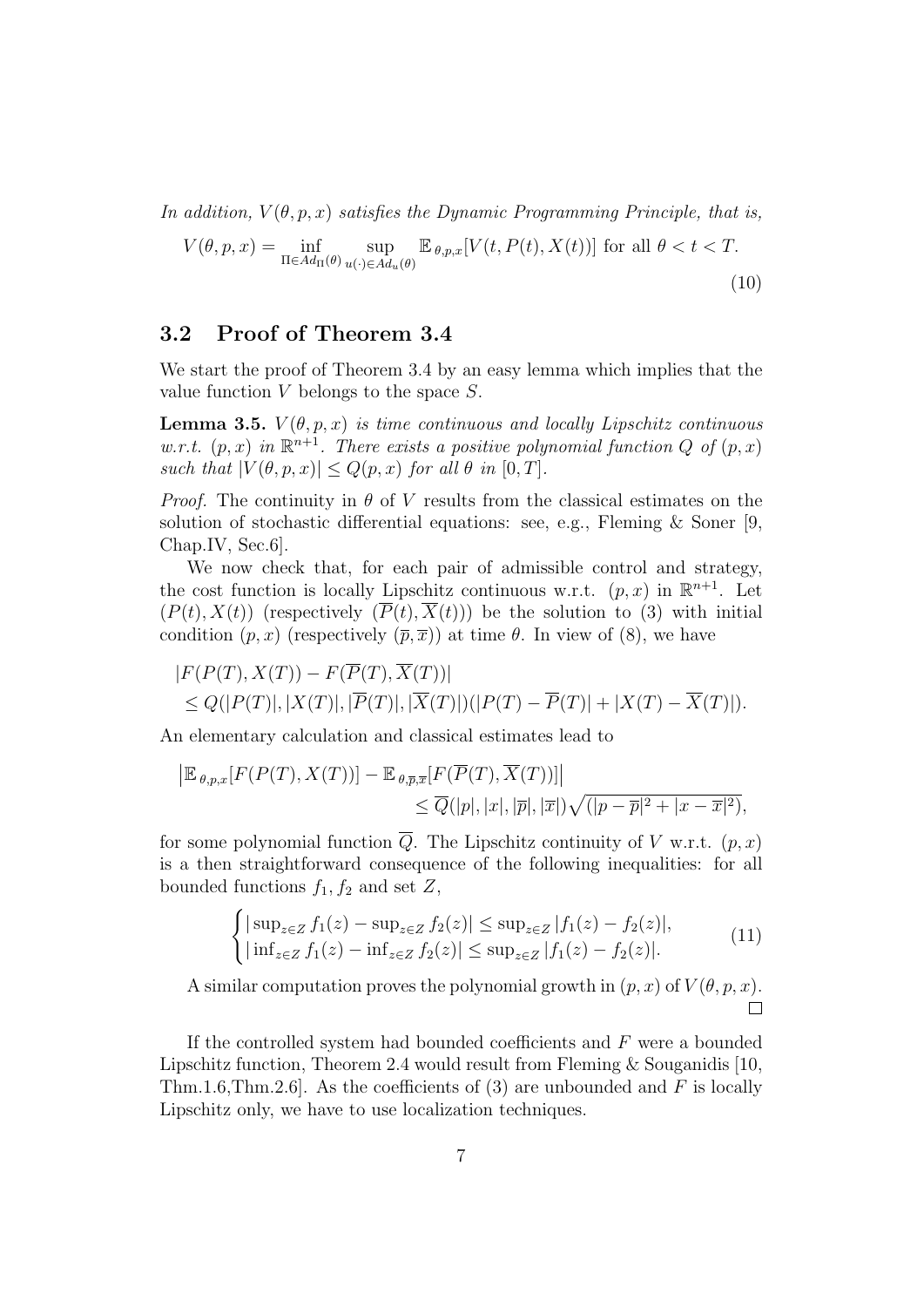#### 3.2.1 Existence of a viscosity solution

We set  $B_k := \{(p, x) \in \mathbb{R}^{n+1}, |p|^2 + x^2 < k^2\}$ . Choose a function  $\phi_k$  in  $\mathcal{C}_b^{\infty}(\mathbb{R}^{n+1})$  such that  $\phi_k(p,x) = 1$  on  $B_k$ , and  $\phi_k(p,x) = 0$  outside  $B_{k+1}$ , and the Lipschitz constant of  $\phi_k$  is less than 2. Consider the following S.D.E

$$
\begin{cases}\ndP_i^k(t) &= \phi_k(P^k(t), X^k(t))P_i^k(t)[b_i(t)dt + \sum_{j=1}^d \sigma_{ij}(t)dW_t^j] \text{ for } 0 \le i \le n, \\
dX^k(t) &= \phi_k(P^k(t), X^k(t)) \left[ X^k(t) \sum_{i=1}^n \pi_i(t) \left[ b_i(t)dt + \sum_{j=1}^d \sigma_{ij}(t)dW_t^j \right] + rX^k(t)(1 - \sum_{i=1}^n \pi_i(t))dt \right].\n\end{cases} \tag{12}
$$

Observe that the coefficients of (12) are uniformly Lipschitz and bounded.

Our objective is to use the stability lemma for viscosity solutions (Lions [12, Prop.I.3]) in order to construct a viscosity solution of Equation (9). Define a cost function  $J^k$  as in (4) and a lower value function  $V^k(\theta, p, x)$  as in (5) by substituting  $(P^k(t), X^k(t))$  to  $(P(t), X(t))$  and  $F^k(p, x) := \phi_{k+2}(p, x) F(p, x)$  to  $F(p, x)$ .

Consider the HJBI equation associated with (12), that is,

$$
\begin{cases} \frac{\partial v}{\partial t}(t, p, x) + \mathcal{H}_k^-(D^2v(t, p, x), Dv(t, p, x), p, x) = 0 \text{ in } [0, T) \times \mathbb{R}^{n+1}, \\ v(T, p, x) = F^k(p, x), \end{cases}
$$
\n(13)

where, the functions  $a, q$  being defined in (6) and (7),

$$
\mathcal{H}_k^-(A, z, p, x)
$$
  
 := max<sub>u \in K\_u</sub> min <sub>$\pi \in K_{\pi}$</sub>   $\left[\frac{1}{2} \text{Tr}\left(\phi_k(p, x)^2 a(p, x, \sigma, \pi) A\right) + \phi_k(p, x) z \cdot q(p, x, b, \pi)\right]. (14)$ 

All the assumptions of Fleming & Souganidis [10, Thm.2.6] are satisfied, so that  $V^k$  is the unique viscosity solution to (13). In addition, as the right hand side of (12) is null as soon as  $(P^k(t), X^k(t))$  is outside  $B_{k+1}$ , and as  $F^k(p,x) \equiv F(p,x)$  inside  $B_{k+2}$ , in view of the definition of  $V^k$  as a value function one has

$$
V^k(\theta, p, x) = F(p, x) \tag{15}
$$

for all  $\theta \in [0, T]$  and  $(p, x) \in B_{k+2} - B_{k+1}$ . Set

$$
\bar{V}^{k}(t, p, x) := \begin{cases} V^{k}(t, p, x) \text{ in } [0, T] \times B_{k+1}, \\ F(p, x) \text{ in } [0, T] \times \mathbb{R}^{n+1} - B_{k+1}. \end{cases}
$$
(16)

In view of (15) and the continuity of  $V^k$ ,  $\bar{V}^k$  is a continuous function on  $[0, T] \times \mathbb{R}^{n+1}$ . Moreover, as  $F^k \equiv F$  in  $\overline{B_{k+1}}$  and  $\mathcal{H}_k^-(A, z, p, x) = 0$  for all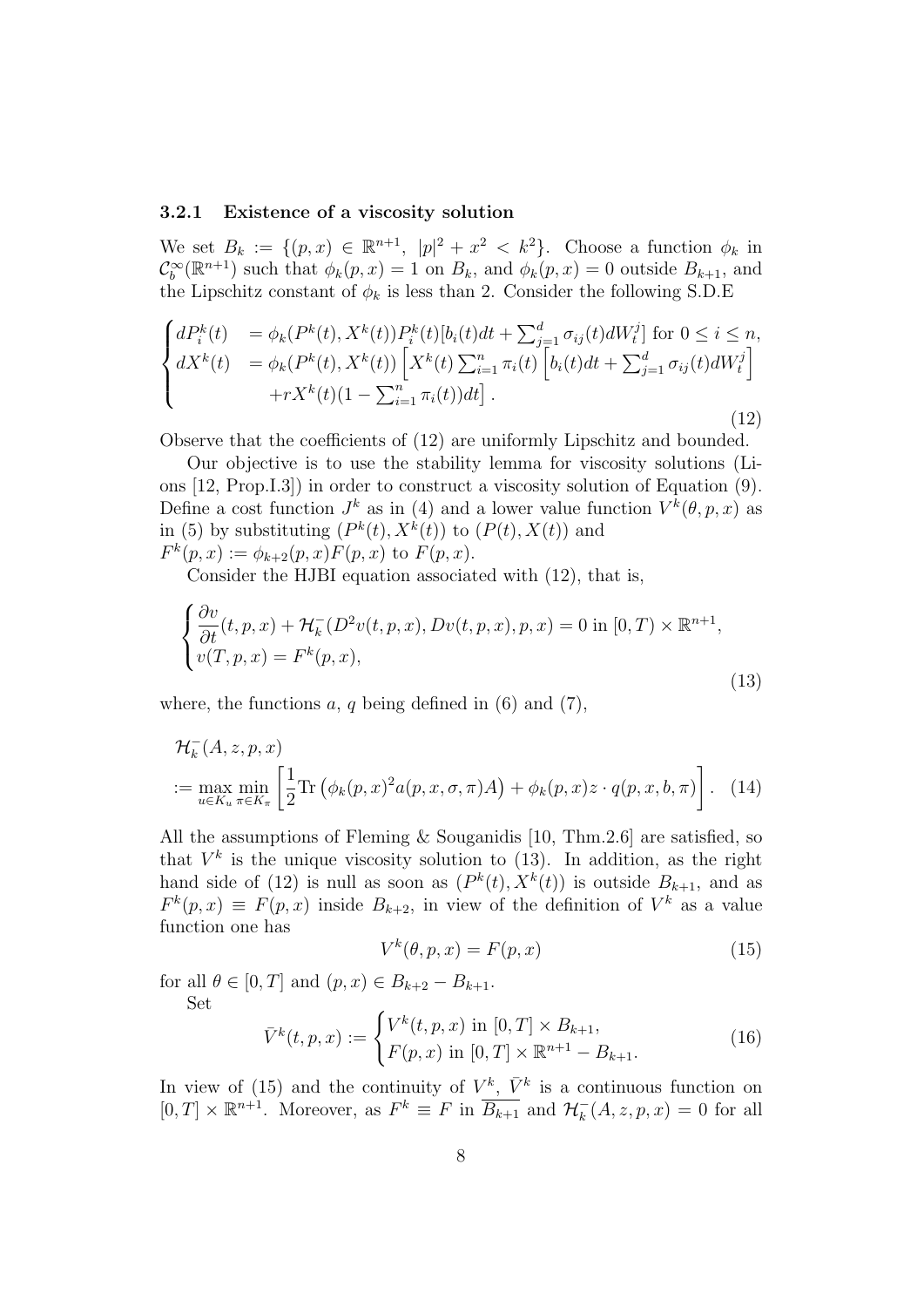$(p, x)$  in  $\mathbb{R}^{n+1} - B_{k+1}$ , we have that  $\overline{V}^k$  is a viscosity solution to

$$
\begin{cases} \frac{\partial v}{\partial t}(t, p, x) + \mathcal{H}_k^-(D^2v(t, p, x), Dv(t, p, x), p, x) = 0 \text{ in } [0, T) \times \mathbb{R}^{n+1}, \\ v(T, p, x) = F(p, x). \end{cases}
$$
\n(17)

Moreover, in view of (12), for all  $(p, x)$  outside  $B_{k+1}$  one has

$$
\mathbb{E}_{\theta,p,x}F(P^k(T),X^k(T)) = F(p,x).
$$

Thus, for all  $(p, x) \in \mathbb{R}^{n+1}$  one has

$$
\bar{V}^k(t,p,x) = \inf_{\Pi \in Ad_{\Pi}(\theta)} \sup_{u(\cdot) \in Ad_u(\theta)} \mathbb{E}_{\theta,p,x}[F(P^k(T), X^k(T))].
$$

Observe that  $\mathcal{H}_k^-(A, z, p, x)$  converges to  $\mathcal{H}^-(A, z, p, x)$  locally on compact subsets of  $S^2 \times \mathbb{R}^{n+1} \times \mathbb{R}^{n+1}$ . Therefore, owing to Lions [12, Prop.I.3], if the viscosity solutions  $\bar{V}^k$  to (17) converge on compact subsets of  $\mathbb{R}^+ \times \mathbb{R}^{n+1}$ to the function  $V$ , then  $V$  is a viscosity solution to  $(9)$ . We now prove the convergence.

Arbitrarily fix a compact subset of  $\mathbb{R}^{n+1}$ . This set is included in the ball  $B_k$  for all k large enough. Let  $(p, x)$  be in the compact set under consideration. Fix an arbitrary admissible control  $u$  and an arbitrary admissible strategy Π. Let  $\tau_k$  be the minimum of T and the first exit time of  $(P(t), X(t))$ from  $B_k$ . Before the stopping time  $\tau_k$ , the solutions to (3) and (12) coincide. Thus

$$
|\mathbb{E}_{\theta,p,x}[F(P(T), X(T)) - F(P^k(T), X^k(T))]|
$$
  
\n= 
$$
|\mathbb{E}_{\theta,p,x}[F(P(T), X(T)) - F(P^k(T), X^k(T))]\mathbb{I}_{\tau_k < T}]|
$$
  
\n
$$
\leq \mathbb{E}_{\theta,p,x}[Q(|P(T)|, |X(T)|, |P^k(T)|, |X^k(T)|))
$$
  
\n
$$
(|P(T)| + |X(T)| + |P^k(T)| + |X^k(T)|)\mathbb{I}_{\tau_k < T}].
$$

From

$$
\mathbb{E}_{\theta,p,x}[|P^k(T)|^{2m} + (X^k(T))^{2m} + |P(T)|^{2m} + (X(T))^{2m}] \le C(T)(|p|^{2m} + x^{2m}),
$$
\n(18)

and

$$
\mathbb{P}_{\theta,p,x}(\tau_k < T) = \mathbb{P}_{\theta,p,x} \left[ \sup_{\theta \le t \le T} (|P(t)|^2 + X(t)^2) \ge k^2 \right] \\
\le \frac{(|p|^2 + x^2)C(T)}{k^2},\n\tag{19}
$$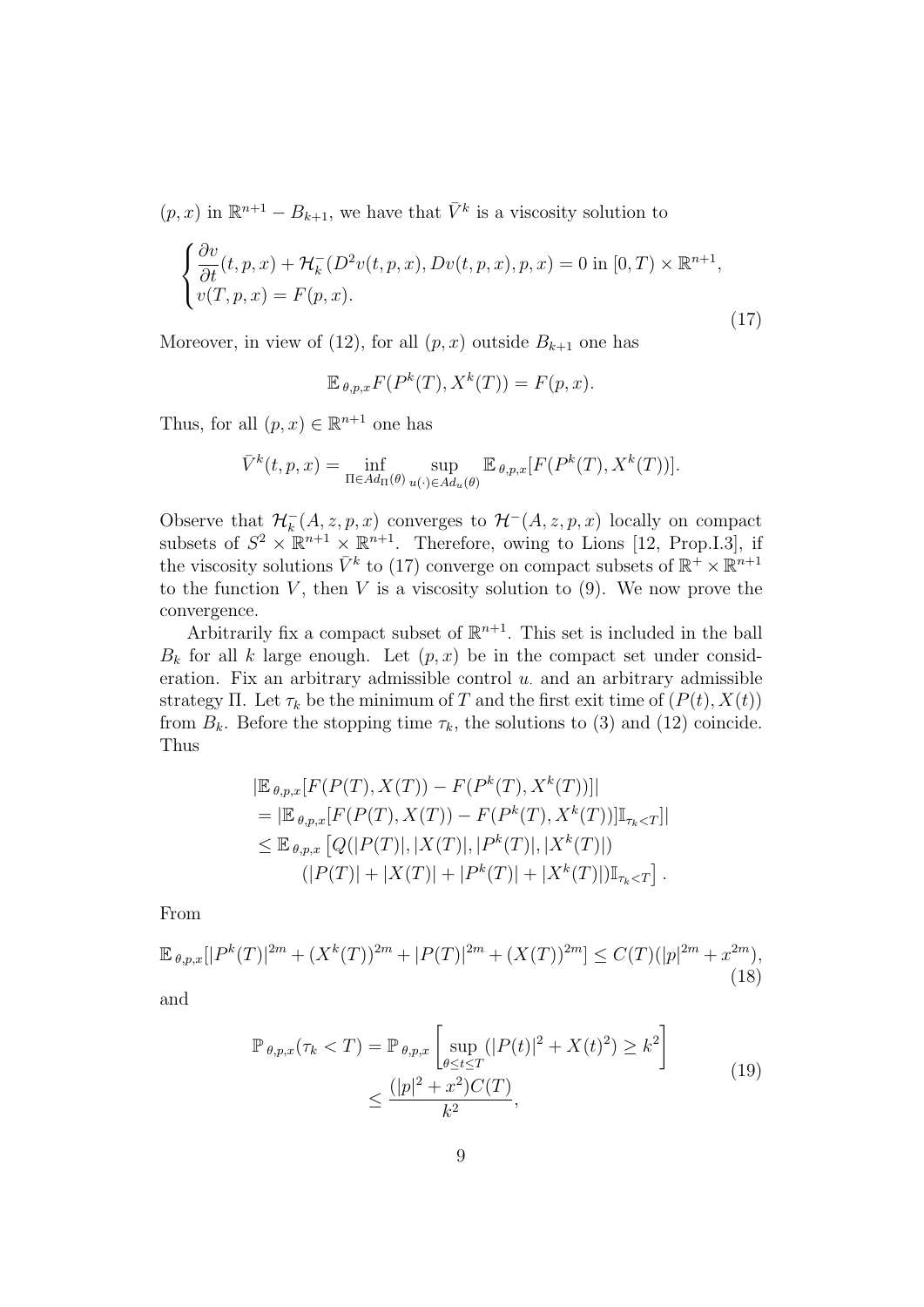for some constant  $C(T)$  independent from k, using Cauchy–Schwarz's inequality we deduce

$$
|\mathbb{E}_{\theta,p,x}[F(P(T),X(T)) - F(P^k(T),X^k(T))]| \leq \frac{\Phi(|p|,|x|)}{k},
$$

where  $\Phi$  is a polynomial function determined by the set  $K_u \times K_\pi$ , the function F, and the time T only. Using Inequality (11), for all  $\theta$  in [0, T] and  $(p, x)$ in the compact set under consideration, we deduce that

$$
|\bar{V}^k(\theta, p, x) - V(\theta, p, x)| \le \frac{\Phi(|p|, |x|)}{k}.
$$
\n(20)

Thus  $\bar{V}^k$  converges to V uniformly on compact subsets of  $\mathbb{R}^+ \times \mathbb{R}^{n+1}$ , from which we deduce that  $V$  is a viscosity solution to  $(9)$ .

### 3.2.2 Uniqueness of a viscosity solution

The next statement and its proof are appropriate modifications to the uniqueness result of Barles, Buckdahn & Pardoux [4, Thm.3.5].

**Theorem 3.6.** Suppose that there exist a viscosity subsolution  $v(t, p, x)$  and a viscosity supersolution  $w(t, p, x)$  to (9) such that

$$
\lim_{|p|^2 + x^2 \to \infty} v(t, p, x) \exp(-\overline{A} |\log(|p|^2 + x^2)|^2) = 0 \text{ for all } t \in [0, T],
$$

and

$$
\lim_{|p|^2 + x^2 \to \infty} w(t, p, x) \exp(-\overline{A} |\log(|p|^2 + x^2)|^2) = 0
$$
 for all  $t \in [0, T]$ 

for some  $\overline{A} > 0$ .

Moreover suppose that  $v(T, p, x) \leq w(T, p, x)$  for all  $(p, x) \in \mathbb{R}^{n+1}$ . Then  $v(t, p, x) \leq w(t, p, x)$  for all  $(t, p, x) \in [0, T] \times \mathbb{R}^{n+1}$ .

We start with two technical lemmas.

**Lemma 3.7.** Let  $v(t, p, x)$  be a viscosity subsolution and  $w(t, p, x)$  a viscosity supersolution to (9). Then the function  $\overline{v} := v - w$  is a viscosity subsolution to

$$
\frac{\partial v}{\partial t}(t, p, x) + \mathcal{H}^+(D^2v(t, p, x), Dv(t, p, x), p, x) = 0 \text{ in } [0, T) \times \mathbb{R}^{n+1}, \quad (21)
$$

where

$$
\mathcal{H}^+(A,z,p,x) := \max_{u=(b,\sigma)\in K_u} \max_{\pi\in K_\pi} \left(\frac{1}{2}\text{Tr}\left(a(p,x,\sigma,\pi)A\right) + z \cdot q(p,x,b,\pi)\right),
$$

for all  $(n + 1) \times (n + 1)$  symmetric matrix A and all vector z in  $\mathbb{R}^{n+1}$ .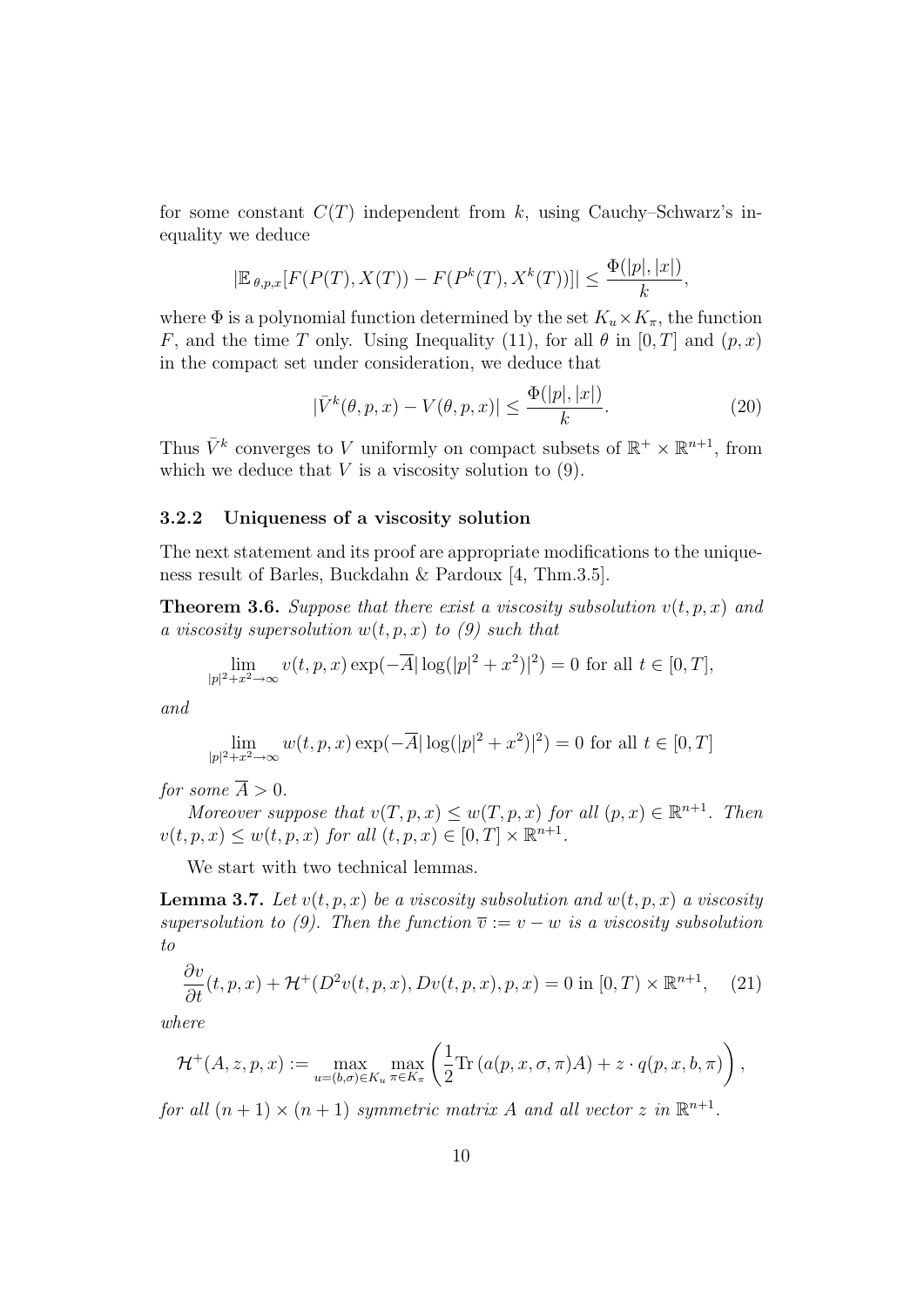*Proof.* Let  $\varphi \in C^2([0,T] \times \mathbb{R}^{n+1})$  and let  $(t, p, x)$  be a strict global maximum point of  $\overline{v} - \varphi$ .

We introduce the following function

$$
\psi_{\epsilon,\alpha}(t,p,x,s,\overline{p},\overline{x}) = v(t,p,x) - w(s,\overline{p},\overline{x}) - \frac{|p-\overline{p}|^2 + |x-\overline{x}|^2}{\epsilon^2} - \frac{|t-s|^2}{\alpha^2} - \varphi(t,p,x),
$$

where  $\epsilon$ ,  $\alpha$  are positive real numbers which are devoted to tend to zero.

By a standard argument in viscosity solution theory, (see Crandall, Ishii & Lions [6]), there exists a sequence  $(t_{\epsilon,\alpha}, p_{\epsilon,\alpha}, x_{\epsilon,\alpha}, s_{\epsilon,\alpha}, \overline{p}_{\epsilon,\alpha}, \overline{x}_{\epsilon,\alpha})$  such that

- $(t_{\epsilon,\alpha}, p_{\epsilon,\alpha}, x_{\epsilon,\alpha}, s_{\epsilon,\alpha}, \overline{p}_{\epsilon,\alpha}, \overline{x}_{\epsilon,\alpha})$  is a global maximum point of  $\psi_{\epsilon,\alpha}$  in  $([0, T] \times$  $\overline{B}_R$ <sup>2</sup> where  $B_R$  is a large ball in  $\mathbb{R}^{n+1}$ .
- $(t_{\epsilon,\alpha}, p_{\epsilon,\alpha}, x_{\epsilon,\alpha}, s_{\epsilon,\alpha}, \overline{p}_{\epsilon,\alpha}, \overline{x}_{\epsilon,\alpha})$  tends to  $(t, p, x, t, p, x)$  when  $(\epsilon, \alpha) \rightarrow 0$ .
- $\frac{|p_{\epsilon,\alpha}-\overline{p}_{\epsilon,\alpha}|^2+|x_{\epsilon,\alpha}-\overline{x}_{\epsilon,\alpha}|^2}{2}$  $+\frac{|x_{\epsilon,\alpha}-\overline{x}_{\epsilon,\alpha}|^2}{\epsilon^2}+\frac{|t_{\epsilon,\alpha}-s_{\epsilon,\alpha}|^2}{\alpha^2}$  $\frac{\partial \epsilon}{\partial t^2}$  is bounded and tends to zero when  $(\epsilon, \alpha) \rightarrow 0$ .

We now use the jet sets  $\overline{D}^{2,+}v(t,p,x)$  and  $\overline{D}^{2,-}w(t,p,x)$ . It follows from Crandall, Ishii & Lions [6, Thm.8.3] that there exist  $X, Y \in S^2$  such that

$$
\left(a_{\epsilon,\alpha} + \frac{\partial \varphi}{\partial t}(t_{\epsilon,\alpha}, p_{\epsilon,\alpha}, x_{\epsilon,\alpha}), z_{\epsilon,\alpha} + D\varphi(t_{\epsilon,\alpha}, p_{\epsilon,\alpha}, x_{\epsilon,\alpha}), X\right) \in \overline{D}^{2,+}v(t_{\epsilon,\alpha}, p_{\epsilon,\alpha}, x_{\epsilon,\alpha}),
$$

$$
(a_{\epsilon,\alpha}, z_{\epsilon,\alpha}, Y) \in \overline{D}^{2,-}w(s_{\epsilon,\alpha}, \overline{p}_{\epsilon,\alpha}, \overline{x}_{\epsilon,\alpha}),
$$

and

$$
\begin{bmatrix} X & 0 \\ 0 & -Y \end{bmatrix} \leq \frac{4}{\epsilon^2} \begin{bmatrix} I & -I \\ -I & I \end{bmatrix} + \begin{bmatrix} D^2 \varphi(t_{\epsilon,\alpha}, p_{\epsilon,\alpha}, x_{\epsilon,\alpha}) & 0 \\ 0 & 0 \end{bmatrix},
$$

where

$$
a_{\epsilon,\alpha} := \frac{2(t_{\epsilon,\alpha} - s_{\epsilon,\alpha})}{\alpha^2},
$$

and

$$
z_{\epsilon,\alpha} := \frac{2((p_{\epsilon,\alpha}, x_{\epsilon,\alpha}) - (\overline{p}_{\epsilon,\alpha}, \overline{x}_{\epsilon,\alpha}))}{\epsilon^2}.
$$

Observing that  $(t_{\epsilon,\alpha}, p_{\epsilon,\alpha}, x_{\epsilon,\alpha}, s_{\epsilon,\alpha}, \overline{p}_{\epsilon,\alpha}, \overline{x}_{\epsilon,\alpha})$  is a local maximum point of  $\psi_{\epsilon,\alpha}$ and  $v(t, p, x)$  is a viscosity subsolution of (9), we obtain

$$
a_{\epsilon,\alpha} + \frac{\partial \varphi}{\partial t}(t_{\epsilon,\alpha}, p_{\epsilon,\alpha}, x_{\epsilon,\alpha}) + \mathcal{H}^-(X, z_{\epsilon,\alpha} + D\varphi(t_{\epsilon,\alpha}, p_{\epsilon,\alpha}, x_{\epsilon,\alpha}), p_{\epsilon,\alpha}, x_{\epsilon,\alpha}) \ge 0.
$$
\n(22)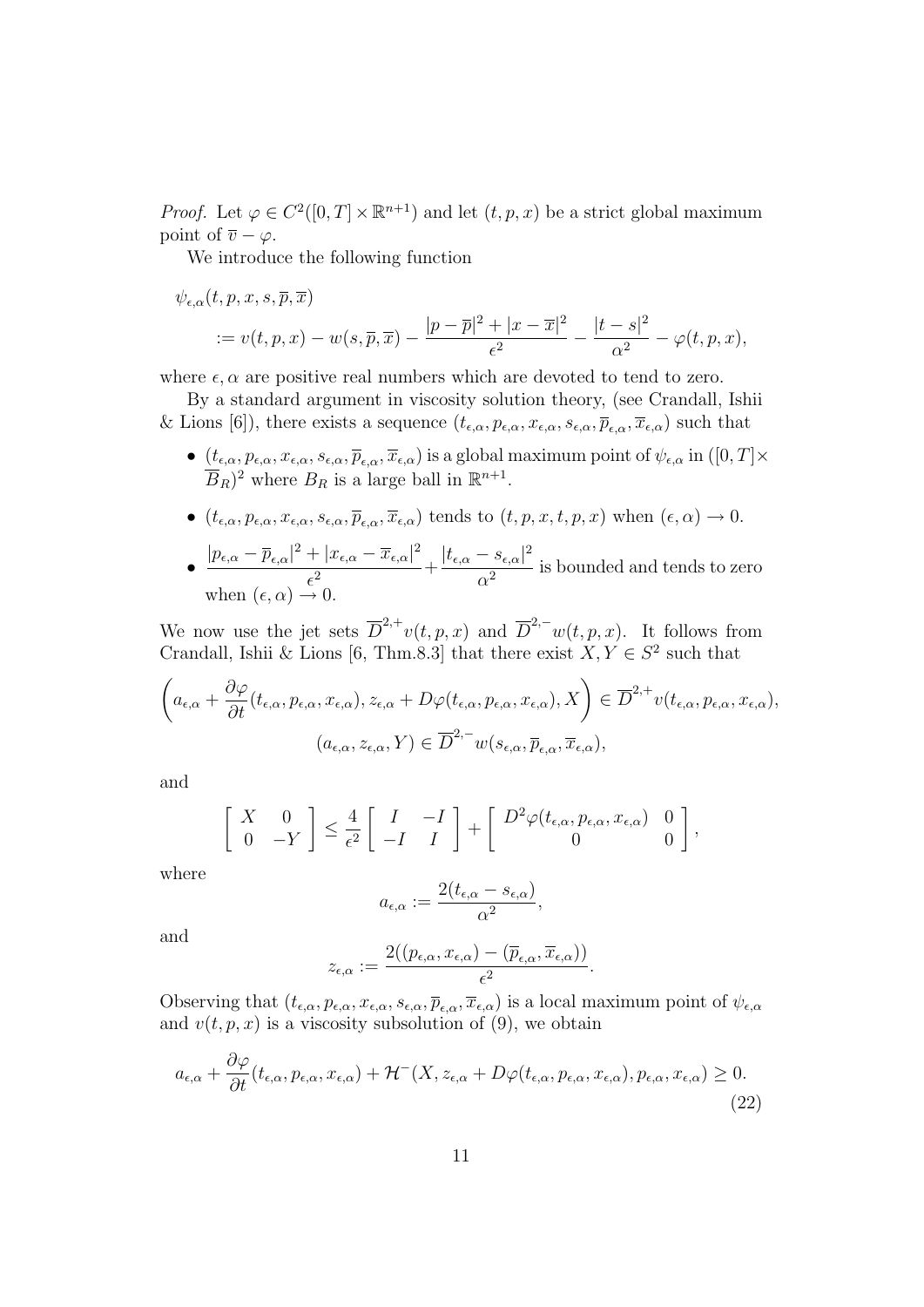Similarly, since  $w(t, p, x)$  is a viscosity supersolution to (9), we have

$$
a_{\epsilon,\alpha} + \mathcal{H}^-(Y, z_{\epsilon,\alpha}, \overline{p}_{\epsilon,\alpha}, \overline{x}_{\epsilon,\alpha}) \le 0.
$$
 (23)

Thus

$$
\frac{\partial \varphi}{\partial t}(t_{\epsilon,\alpha}, p_{\epsilon,\alpha}, x_{\epsilon,\alpha}) + \mathcal{H}^-(X, z_{\epsilon,\alpha} + D\varphi(t_{\epsilon,\alpha}, p_{\epsilon,\alpha}, x_{\epsilon,\alpha}), p_{\epsilon,\alpha}, x_{\epsilon,\alpha}) - \mathcal{H}^-(Y, z_{\epsilon,\alpha}, \overline{p}_{\epsilon,\alpha}, \overline{x}_{\epsilon,\alpha}) \ge 0. \tag{24}
$$

Suppose that we have shown

$$
\mathcal{H}^{-}(X, z_{\epsilon,\alpha} + D\varphi(t_{\epsilon,\alpha}, p_{\epsilon,\alpha}, x_{\epsilon,\alpha}), p_{\epsilon,\alpha}, x_{\epsilon,\alpha}) - \mathcal{H}^{-}(Y, z_{\epsilon,\alpha}, \overline{p}_{\epsilon,\alpha}, \overline{x}_{\epsilon,\alpha}) \qquad (25)
$$
\n
$$
\leq \max_{u \in K_u} \max_{\pi \in K_{\pi}} \left[ \text{Tr}(a(p_{\epsilon,\alpha}, x_{\epsilon,\alpha}, \sigma, \pi) D^{2} \varphi(t_{\epsilon,\alpha}, p_{\epsilon,\alpha}, x_{\epsilon,\alpha})) + D\varphi(t_{\epsilon,\alpha}, p_{\epsilon,\alpha}, x_{\epsilon,\alpha}) \cdot q(p_{\epsilon,\alpha}, x_{\epsilon,\alpha}, b, \pi) \right]
$$
\n
$$
+ C \frac{|p_{\epsilon,\alpha} - \overline{p}_{\epsilon,\alpha}|^{2} + |x_{\epsilon,\alpha} - \overline{x}_{\epsilon,\alpha}|^{2}}{\epsilon^{2}} + C| < z_{\epsilon,\alpha}, ((p_{\epsilon,\alpha}, x_{\epsilon,\alpha}) - (\overline{p}_{\epsilon,\alpha}, \overline{x}_{\epsilon,\alpha})) > |
$$

for some positive real number  $C$ . We use the right side of  $(25)$  in  $(24)$ . In view of the definition of  $(t_{\epsilon,\alpha}, p_{\epsilon,\alpha}, x_{\epsilon,\alpha}, \overline{p}_{\epsilon,\alpha}, \overline{x}_{\epsilon,\alpha})$ , the right side of (25) tends to

$$
\max_{u \in K_u} \max_{\pi \in K_{\pi}} \left[ \text{Tr}(a(p, x, \sigma, \pi) D^2 \varphi(t, p, x)) + D\varphi(t, p, x) \cdot q(p, x, b, \pi) \right]
$$

when  $(\epsilon, \alpha)$  tends to zero. We then get our desired result:

$$
\frac{\partial \varphi}{\partial t}(t, p, x) + \mathcal{H}^+(D^2 \varphi(t, p, x), D\varphi(t, p, x), p, x) \ge 0 \text{ in } [0, T) \times \mathbb{R}^{n+1}.
$$
 (26)

We now prove (25). We have

$$
\mathcal{H}^{-}(X, z, p, x) - \mathcal{H}^{-}(Y, \overline{z}, \overline{p}, \overline{x})
$$
\n
$$
= \max_{u \in K_u} \min_{\pi \in K_{\pi}} [\mathcal{H}_{u,\pi}(X, z, p, x)] - \max_{u \in K_u} \min_{\pi \in K_{\pi}} [\mathcal{H}_{u,\pi}(Y, \overline{z}, \overline{p}, \overline{x})]
$$
\n
$$
\leq \max_{u \in K_u} \max_{\pi \in K_{\pi}} (\mathcal{H}_{u,\pi}(X, z, p, x) - \mathcal{H}_{u,\pi}(Y, \overline{z}, \overline{p}, \overline{x}))
$$
\n
$$
\leq \max_{u \in K_u} \max_{\pi \in K_{\pi}} (\mathcal{H}_{u,\pi}(X, \overline{z}, p, x) - \mathcal{H}_{u,\pi}(Y, \overline{z}, \overline{p}, \overline{x})
$$
\n
$$
+ (\mathcal{H}_{u,\pi}(X, z, p, x) - \mathcal{H}_{u,\pi}(X, \overline{z}, p, x))),
$$

and

$$
\mathcal{H}_{u,\pi}(X,z,p,x)-\mathcal{H}_{u,\pi}(X,\overline{z},p,x)=.
$$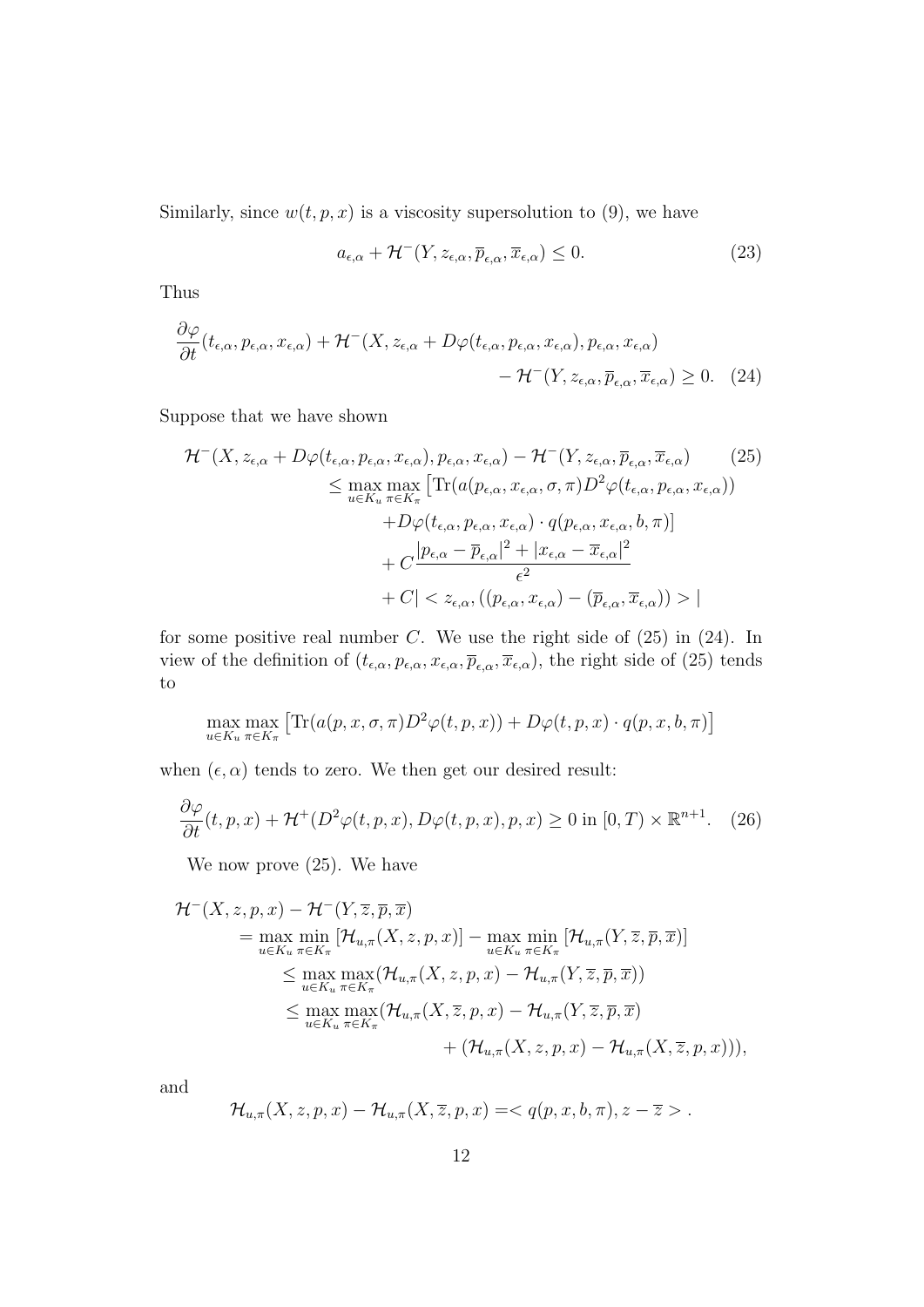In addition, from the definition of  $X, Y$  it results that

$$
\begin{bmatrix} X - D^2 \varphi(t_{\epsilon,\alpha}, p_{\epsilon,\alpha}, x_{\epsilon,\alpha}) & 0 \\ 0 & -Y \end{bmatrix} \leq \frac{4}{\epsilon^2} \begin{bmatrix} I & -I \\ -I & I \end{bmatrix}.
$$

In view of Fleming & Soner [9, Chap.V, Lemma 6.2], there exists  $C > 0$  such that

$$
\mathcal{H}_{u,\pi}(X,\overline{z},p,x) - \mathcal{H}_{u,\pi}(Y,\overline{z},\overline{p},\overline{x})
$$
  
\n
$$
\leq C \frac{|p-\overline{p}|^2 + |x-\overline{x}|^2}{\epsilon^2} + \text{Tr}(a(p,x,\sigma,\pi)D^2\varphi(t_{\epsilon,\alpha},p_{\epsilon,\alpha},x_{\epsilon,\alpha}))
$$
  
\n
$$
+ < q(p,x,b,\pi) - q(\overline{p},\overline{x},b,\pi), \overline{z} >
$$

for all X, Y,  $\overline{z}$ ,  $(p, \overline{p})$  and  $(x, \overline{x})$ . That ends the proof.

Lemma 3.8. Set

$$
\phi(p,x) := \left[\frac{1}{2}\log(|p|^2 + x^2 + 1) + 1\right]^2.
$$

For any  $\overline{A} > 0$ , there exists a  $C_1 > \frac{A}{T}$  $\frac{A}{T}$  such that the function

$$
\rho(t, p, x) := \exp[(C_1(T - t) + \overline{A})\phi(p, x)],
$$

satisfies

$$
\frac{\partial \rho}{\partial t}(t, p, x) + \mathcal{H}^+(D^2 \rho(t, p, x), D \rho(t, p, x), p, x) < 0 \text{ in } [t_1, T) \times \mathbb{R}^{n+1},
$$
\n
$$
\overline{A}
$$

where  $t_1 := T - \frac{A}{C}$  $C_1$ .

*Proof.* In view of the definition of  $t_1$ , there exists a constant C independent of  $C_1$  such that, for all  $t$  in  $[t_1, T]$ ,

$$
|D\rho(t, p, x)| \le C\rho(t, p, x) \frac{\phi^{\frac{1}{2}}(p, x)}{(|p|^2 + x^2 + 1)^{\frac{1}{2}}},
$$
  

$$
|D^2\rho(t, p, x)| \le C\rho(t, p, x) \frac{\phi(p, x)}{(|p|^2 + x^2 + 1)}.
$$

As, in addition,

$$
\frac{\partial \rho(t, p, x)}{\partial t} = -C_1 \rho(t, p, x) \phi(p, x),
$$

 $\Box$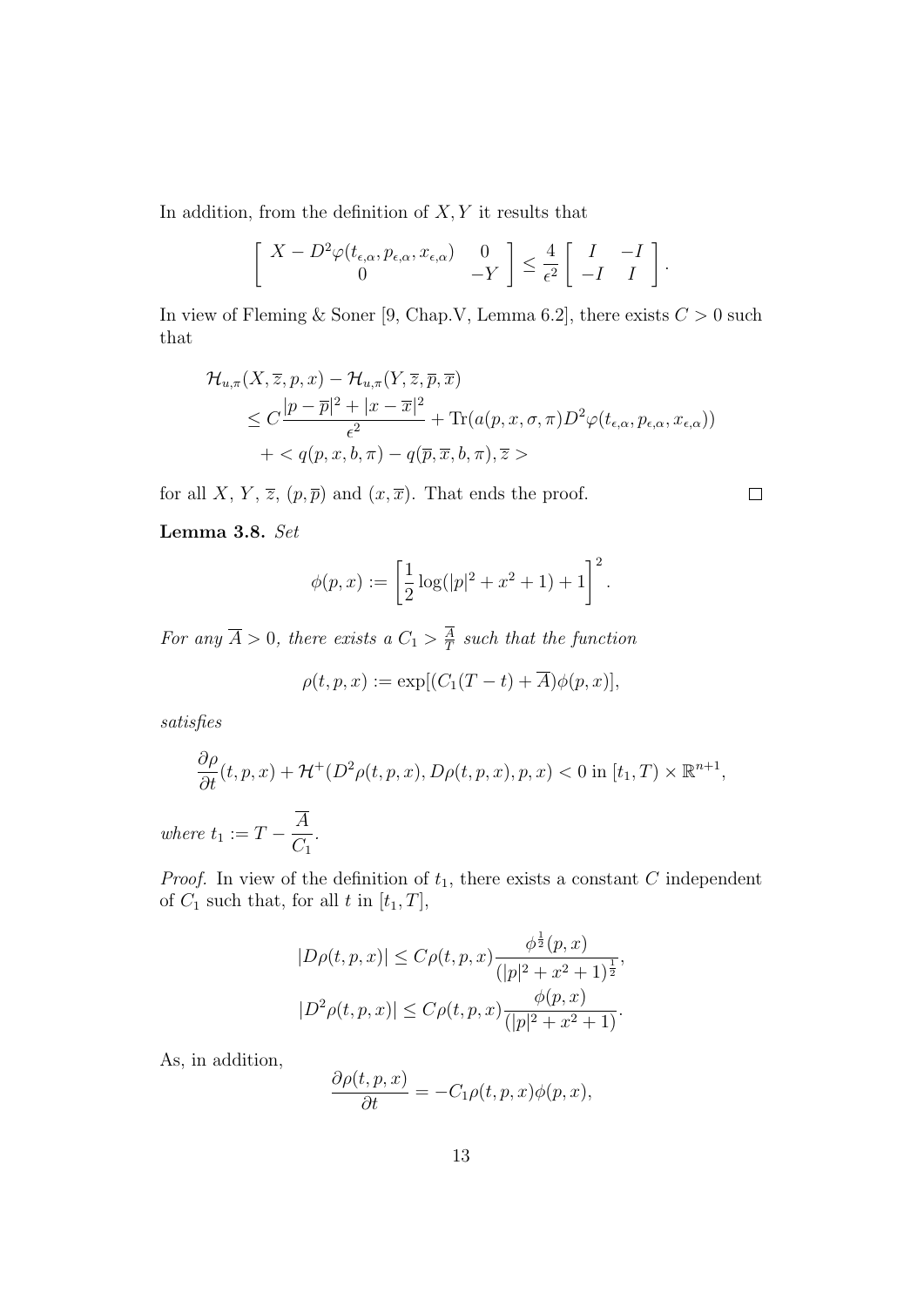we have

$$
|\mathcal{H}^+(D^2\rho(t,p,x), D\rho(t,p,x), p, x)|
$$
  
\n
$$
\leq C((|p|^2 + x^2)|D^2\rho(t,p,x)| + (|p|+|x|)|D\rho(t,p,x)|)
$$
  
\n
$$
\leq C\rho(t,p,x)\phi(p,x),
$$

and the result follows by choosing a large enough  $C_1$ .

 $\Box$ 

In order to conclude the proof of Theorem 3.6, we now proceed in three steps: we will first prove that

$$
\overline{v}(t, p, x) \le \alpha \rho(t, p, x) \text{ in } [t_1, T) \times \mathbb{R}^{n+1}
$$

for any  $\alpha > 0$ , where  $\rho$  and  $t_1$  are defined in Lemma 3.8. Then we will let  $\alpha$ tend to zero, and finally we will show that

$$
\overline{v}(t, p, x) \le \alpha \rho(t, p, x) \text{ in } [0, T) \times \mathbb{R}^{n+1}.
$$

Since by assumption  $\frac{\overline{v}}{\alpha \rho}$  tends to zero when  $|p|^2 + x^2$  tends to infinity, we have that  $\overline{v} - \alpha \rho$  is bounded from above in  $[t_1, T] \times \mathbb{R}^{n+1}$ , and the global maximum

$$
M := \max_{[t_1, T] \times \mathbb{R}^{n+1}} (\overline{v} - \alpha \rho)(t, p, x)
$$

is achieved at some point  $(t_0, p_0, x_0)$ .

We assume that  $\overline{v}(t_0, p_0, x_0) > 0$ , otherwise we are done. Because  $(t_0, p_0, x_0)$  is the global maximum, we have

 $(\overline{v} - \alpha \rho)(t, p, x) \leq (\overline{v} - \alpha \rho)(t_0, p_0, x_0).$ 

Thus  $\overline{v} - \psi$  has a maximum at  $(t_0, p_0, x_0)$  where

$$
\psi(t,p,x):=\alpha\rho(t,p,x)+(\overline{v}-\alpha\rho)(t_0,p_0,x_0).
$$

We now show that  $t_0 = T$ . If not, since  $\overline{v}$  is a viscosity subsolution to (21), we have

$$
\frac{\partial \psi}{\partial t}(t_0, p_0, x_0) + \mathcal{H}^+(D^2 \psi(t_0, p_0, x_0), D\psi(t_0, p_0, x_0), p_0, x_0) \ge 0.
$$

The left hand side of the preceding inequality is nothing but

$$
\alpha\left(\frac{\partial\rho}{\partial t}(t_0,p_0,x_0)+\mathcal{H}^+(D^2\rho(t_0,p_0,x_0),D\rho(t_0,p_0,x_0),p_0,x_0)\right),\,
$$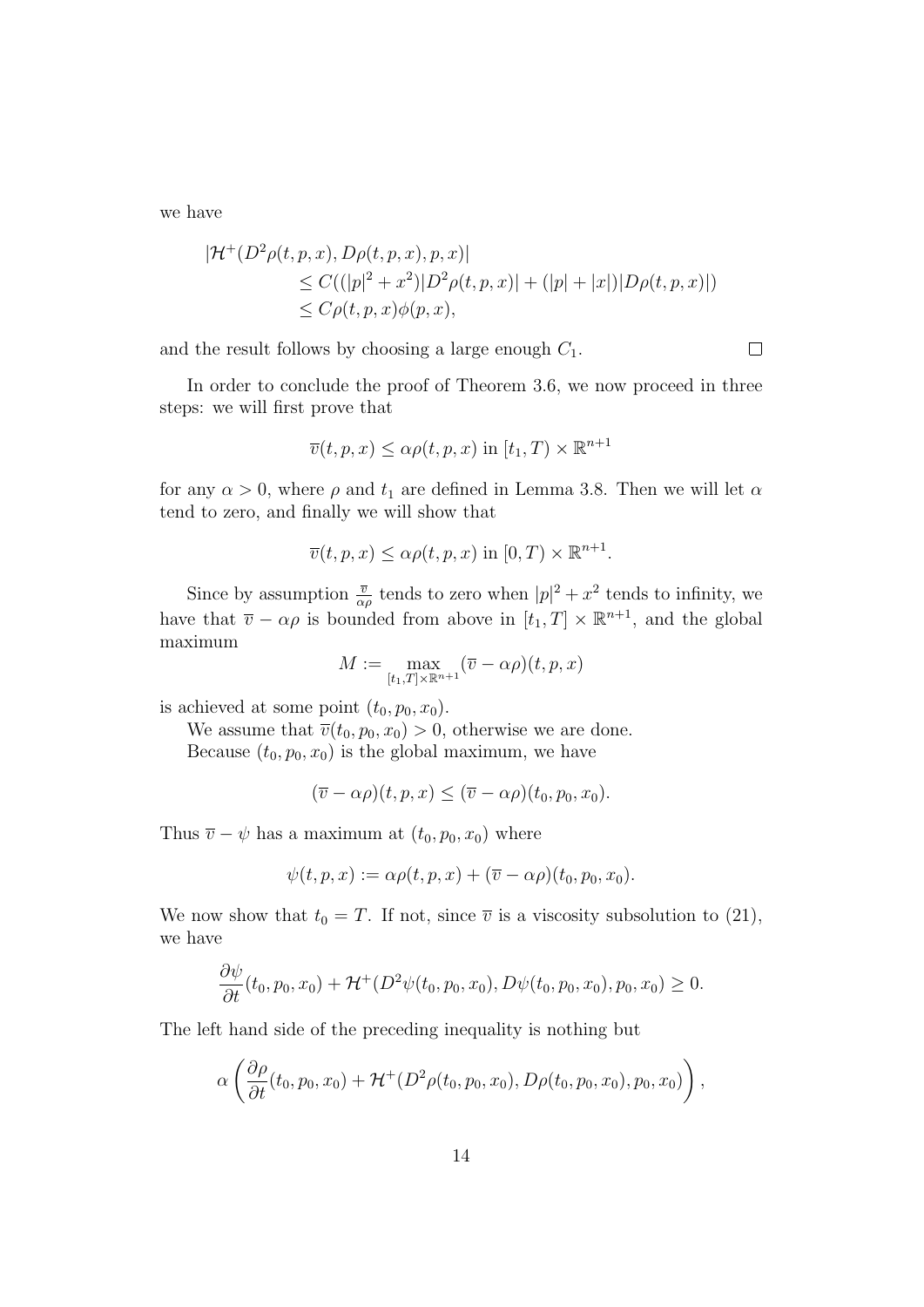which is strictly negative by Lemma 3.8. We thus have a contradiction. Therefore,  $t_0 = T$ . By assumption we have  $\overline{v}(T, p, x) \leq 0$ , we thus have

 $\overline{v}(t, p, x) \leq \alpha \rho(t, p, x)$  in  $[t_1, T) \times \mathbb{R}^{n+1}$ .

Letting  $\alpha$  tend to zero, we get

$$
\overline{v}(t, p, x) \le 0 \text{ in } [t_1, T) \times \mathbb{R}^{n+1}.
$$

We apply successively the same argument on the interval  $[t_2, t_1]$ , where  $t_2 :=$  $(t_1 - \overline{A}/C_1)^+$  and if  $t_2 > 0$  we continue... We finally obtain

$$
\overline{v}(t, p, x) \le 0 \text{ in } [0, T) \times \mathbb{R}^{n+1}
$$

That ends the proof.

#### 3.2.3 The Dynamic Programming Principle

The Dynamic Programming Principle holds for  $V^k$  defined as in Subsection 3.2.1 (see Fleming & Souganidis  $[10, Thm.1.6]$ ). Thus

$$
V^k(\theta, p, x) = \inf_{\Pi \in Ad_{\Pi}(\theta)} \sup_{u(\cdot) \in Ad_u(\theta)} \mathbb{E}_{\theta, p, x}[V^k(t, P^k(t), X^k(t))].
$$
 (27)

.

In order to get  $(10)$ , we now let k tend to infinity. We first observe that, in view of (20),  $\bar{V}^k(\theta, p, x)$  tends to  $V(\theta, p, x)$ . Second, we have  $\bar{V}^k(\theta, p, x)$  =  $V^k(\theta, p, x)$  for all  $(p, x) \in \overline{B_{k+1}}$ . Third, if  $(p, x)$  is in  $\overline{B_{k+1}}$  then  $(P^k(t), X^k(t))$ is in  $\overline{B_{k+1}}$  for all  $t \in [\theta, T]$  almost surely. Thus, for all  $(p, x)$ , one has

$$
\begin{split}\n&\lim_{\Pi \in Ad_{\Pi}(\theta)} \sup_{u(\cdot) \in Ad_{u}(\theta)} \mathbb{E}_{\theta,p,x}[V^{k}(t,P^{k}(t),X^{k}(t))] &\tag{28} \\
&\quad - \inf_{\Pi \in Ad_{\Pi}(\theta)} \sup_{u(\cdot) \in Ad_{u}(\theta)} \mathbb{E}_{\theta,p,x}[V(t,P(t),X(t))]] \\
&\leq \sup_{\Pi \in Ad_{\Pi}(\theta)} \sup_{u(\cdot) \in Ad_{u}(\theta)} \mathbb{E}_{\theta,p,x}[V^{k}(t,P^{k}(t),X^{k}(t)) - V(t,P(t),X(t))] \\
&\leq \sup_{\Pi \in Ad_{\Pi}(\theta)} \sup_{u(\cdot) \in Ad_{u}(\theta)} \mathbb{E}_{\theta,p,x}[V^{k}(t,P^{k}(t),X^{k}(t)) - V(t,P^{k}(t),X^{k}(t))] \\
&\quad + \sup_{\Pi \in Ad_{\Pi}(\theta)} \sup_{u(\cdot) \in Ad_{u}(\theta)} \mathbb{E}_{\theta,p,x}[V(t,P^{k}(t),X^{k}(t)) - V(t,P(t),X(t))] \\
&\leq \sup_{\Pi \in Ad_{\Pi}(\theta)} \sup_{u(\cdot) \in Ad_{u}(\theta)} \mathbb{E}_{\theta,p,x}[ (\bar{V}^{k}(t,P^{k}(t),X^{k}(t)) - V(t,P^{k}(t),X^{k}(t)))]\mathbb{I}_{\tau_{k}} \geq r] \\
&\quad + \sup_{\Pi \in Ad_{\Pi}(\theta)} \sup_{u(\cdot) \in Ad_{u}(\theta)} \mathbb{E}_{\theta,p,x}[ (V^{k}(t,P^{k}(t),X^{k}(t)) - V(t,P^{k}(t),X^{k}(t)))]\mathbb{I}_{\tau_{k}} \leq r] \\
&\quad + \sup_{\Pi \in Ad_{\Pi}(\theta)} \sup_{u(\cdot) \in Ad_{u}(\theta)} \mathbb{E}_{\theta,p,x}[V(t,P^{k}(t),X^{k}(t)) - V(t,P(t),X(t))].\n\end{split}
$$
\n(29)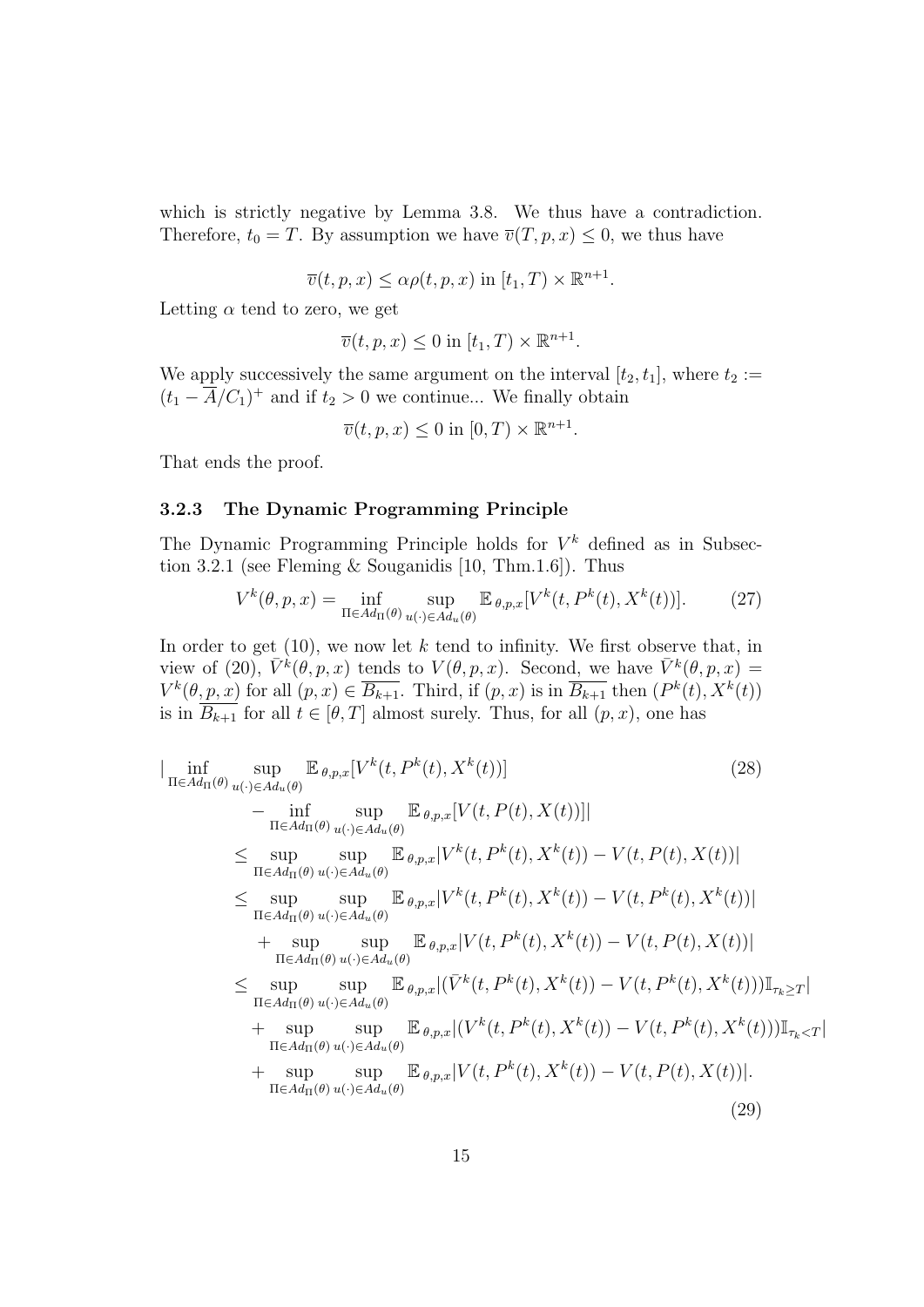In view of  $(20)$  and  $(18)$ , we have

$$
\mathbb{E}_{\theta,p,x} | (\bar{V}^k(t, P^k(t), X^k(t)) - V(t, P^k(t), X^k(t))) \mathbb{I}_{\tau_k \ge T} |
$$
\n
$$
\le \mathbb{E}_{\theta,p,x} \left[ \frac{K(|P^k(t)|, |X^k(t)|, T)\sqrt{|P^k(t)|^2 + (X^k(t))^2}}{k} \right]
$$
\n
$$
\le \frac{C(|p|, |x|, T)}{k}.
$$

In addition, in view of (19),

$$
\mathbb{E}_{\theta,p,x}|V(t,P^{k}(t),X^{k}(t))-V(t,P(t),X(t))|
$$
  
=  $\mathbb{E}_{\theta,p,x}[|V(t,P^{k}(t),X^{k}(t))-V(t,P(t),X(t))|\mathbb{I}_{\tau_{k}  
 $\leq \frac{K(|p|,|x|,T)}{k}$$ 

and

$$
\mathbb{E}_{\theta,p,x}|(V^k(t,P^k(t),X^k(t))-V(t,P^k(t),X^k(t)))\mathbb{I}_{\tau_k
$$

That ends the proof.

# 4 Example: worst case model risk management for bond options

In this section we illustrate our result by considering the model risk control when the trader aims to hedge a European option. The case of options on stocks readily appears as a particular case of the general setting introduced in the preceding sections. We thus describe a less elementary application, namely the case of options on bonds.

### 4.1 The Heath-Jarrow-Morton model

Suppose that the yield curve of the financial market follows the Heath-Jarrow-Morton (HJM) [11] model, and therefore we have:

**Definition 4.1.** For all time  $T^*$ , the instantaneous forward rate  $f(t, T^*)$ satisfies the stochastic differential equation

$$
f(t,T^*) = f(0,T^*) + \int_0^t \alpha(s,T^*)ds + \int_0^t \sigma(s,T^*)dW_s, \tag{30}
$$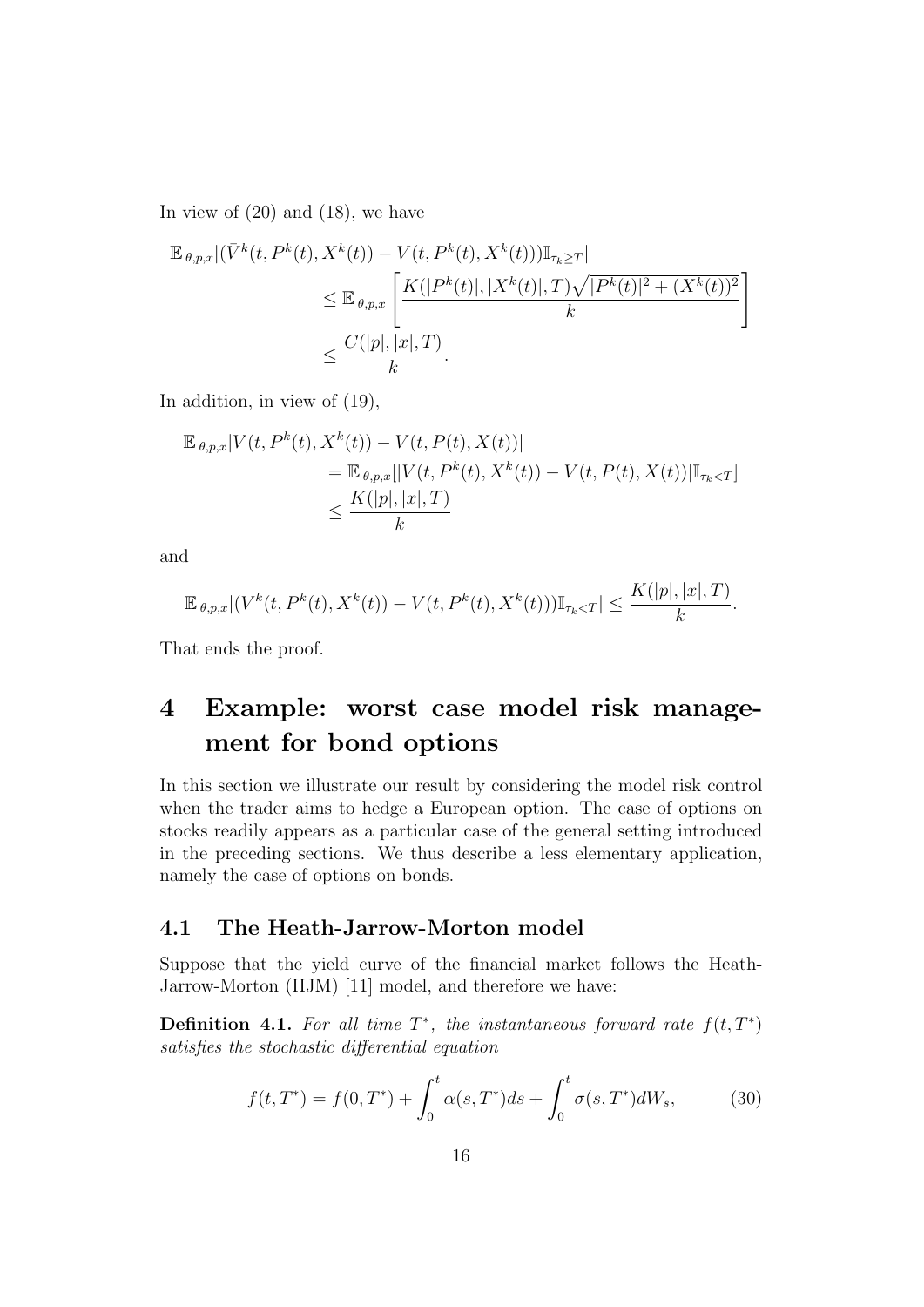for a given Borel measurable function  $f(0, \cdot) : \mathbb{R}^+ \to \mathbb{R}$ , and given random maps  $\alpha: C \times \Omega \to \mathbb{R}$ ,  $\sigma: C \times \Omega \to \mathbb{R}$ , where  $C := ((s, t) \mid 0 \leq s \leq t)$ . We suppose that  $\alpha(\cdot,T^*)$  and  $\sigma(\cdot,T^*)$  are adapted processes such that

$$
\int_0^{T^*} |\alpha(s, T^*)| ds + \int_0^{T^*} |\sigma(s, T^*)|^2 ds < \infty \ \ \mathbb{P} - a.s.
$$

When the market has no arbitrage, there exists an adapted process  $(\lambda(t))$ such that

$$
\alpha^*(t, T^*) = \frac{1}{2} |\sigma(t, T^*)|^2 - \sigma^*(t, T^*) \lambda(t),
$$

where

$$
\alpha^*(t,T^*):=\int_t^{T^*}\alpha(t,s)ds
$$

(see, e.g., Musiela & Rutkowski [13, Chap.13]).

The HJM model is an infinite dimensional factor model. Special cases are the one factor Merton model, the Vasicek model, the Cox-Ingersoll-Ross model, the Long  $\&$  Schwartz model, the Hull  $\&$  White model, the Ho  $\&$  Lee model, etc.

The price of a discount bond maturing at the date  $T^*$  is

$$
B(t, T^*) = \exp\left(-\int_t^{T^*} f(t, s)ds\right). \tag{31}
$$

As shown in Musiela & Rutkowski [13, Lemma 13.1.1], the discount bond price  $B(t, T^*)$  satisfies

$$
B(t, T^*) = 1 - \int_t^{T^*} (r(s) + \sigma^*(s, T^*)\lambda(s))B(s, T^*)ds + \int_t^{T^*} \sigma^*(s, T^*)B(s, T^*)dW_s
$$

for all  $0 \le t \le T^*$ , where  $r(t) := f(t, t)$  is the short term rate.

In order to simplify notation we use forward prices. Given a price  $P_t$ , define the forward price  $P_t^F$  by

$$
P_t^F := \frac{P_t}{B(t, T^O)},
$$

where  $B(t, T^{O})$  is the price of the bond of maturity  $T^{O}$  in the model driven by  $\sigma(t, T^O)$ . In particular, the forward price of the discount bond maturing at  ${\cal T}$  is

$$
BF(t,T) := \frac{B(t,T)}{B(t,T^O)}.
$$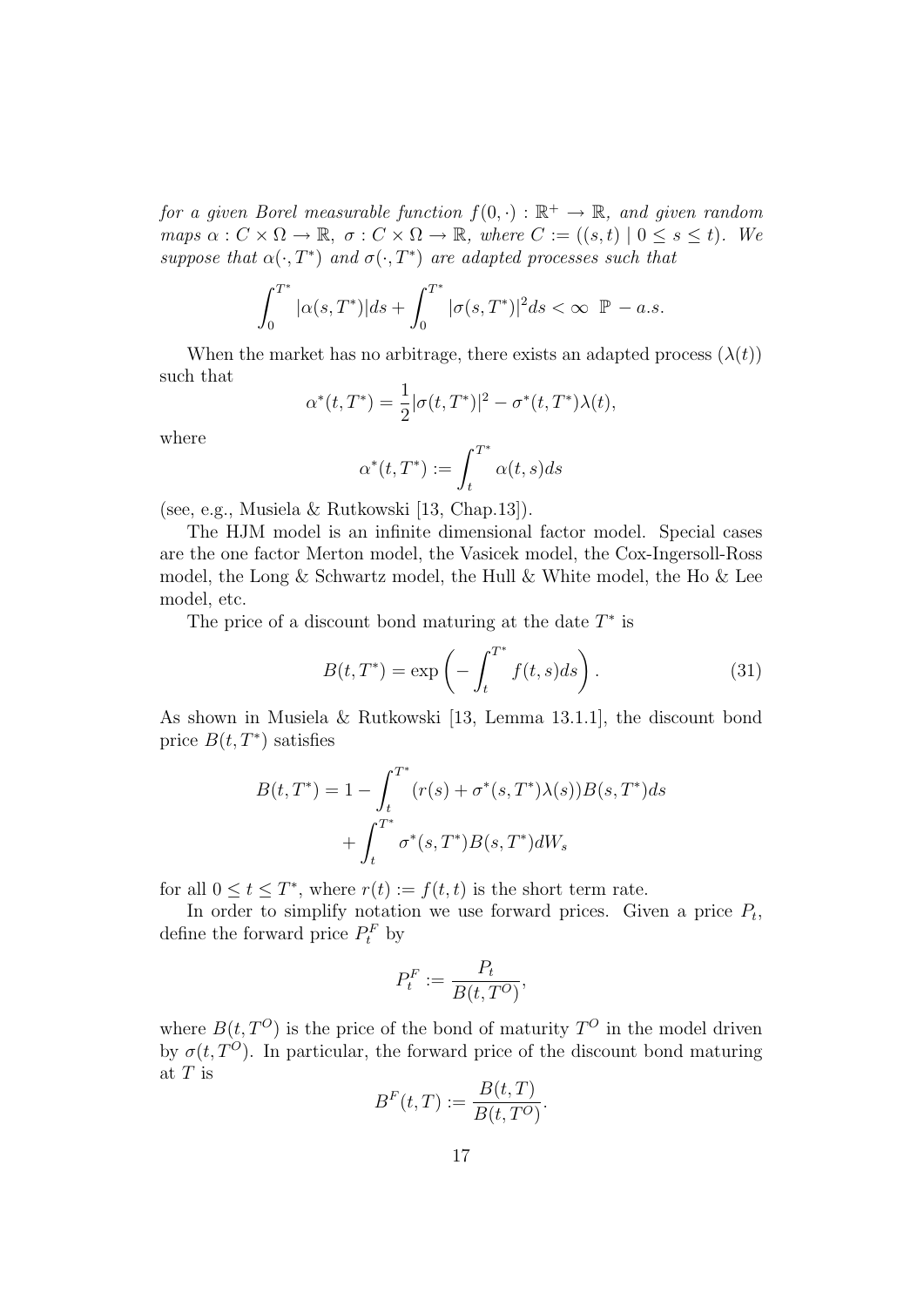It is easy to check that  $B<sup>F</sup>(t, T)$  satisfies

$$
dBF(t,T) = BF(t,T)(\sigma^*(t,T^O) - \lambda(t))(\sigma^*(t,T^O) - \sigma^*(t,T))dt
$$
  
+ B<sup>F</sup>(t,T)(\sigma^\*(t,T^O) - \sigma^\*(t,T))dW<sub>t</sub>. (32)

### 4.2 Exact hedging strategies

We consider the following situation. A trader wants to hedge a European option written on  $B(T^O, T)$ . The payoff at maturity  $T^O$  is denoted by  $f(B(T^O, T))$ . The trader uses two bonds to hedge the option: the bond of maturity  $T^O$  and the bond of maturity T.

At each date  $0 \le t \le T^O$ , a self-financing strategy consists in buying or selling a quantity  $H_t^O$  of discount bonds of maturity  $T^O$  and a quantity  $H_t$ of discount bonds of maturity  $T$  such that

(i) The portfolio is self-financing, which means that, if

$$
V_t = H_t B(t, T) + H_t^O B(t, T^O)
$$
\n
$$
(33)
$$

is the value of portfolio at time  $t$ , then

$$
V_t = V_0 + \int_0^t H_s dB(s, T) + \int_0^t H_s^O dB(s, T^O). \tag{34}
$$

- (ii) The processes  $(H_t)$  and  $(H_t^O)$  are adapted and satisfy technical assumptions which ensure that all the stochastic integrals in the sequel, where  $(H_t)$  and  $(H_t^O)$  are integrated, are well defined and are martingales.
- Let  $V_t^F$  denote the forward price of the trader's portfolio:

$$
V_t^F := \frac{V_t}{B(t, T^O)}.
$$

For any self-financing strategy we have

$$
dV_t^F = H_t dB^F(t, T) \tag{35}
$$

(see Bossy et al. [5] for the proof). An exact hedging (replicating) strategy is a self-financing strategy  $(H, H^O)$  such that

$$
V_{T^O} = H_{T^O} B(T^O, T) + H_{T^O}^O = f(B(T^O, T)).
$$

For a HJM model with a deterministic parameter  $\sigma$ , the exact hedging strategy satisfies

$$
H_t = \frac{\partial \pi_{\sigma}}{\partial x}(t, B^F(t, T)),
$$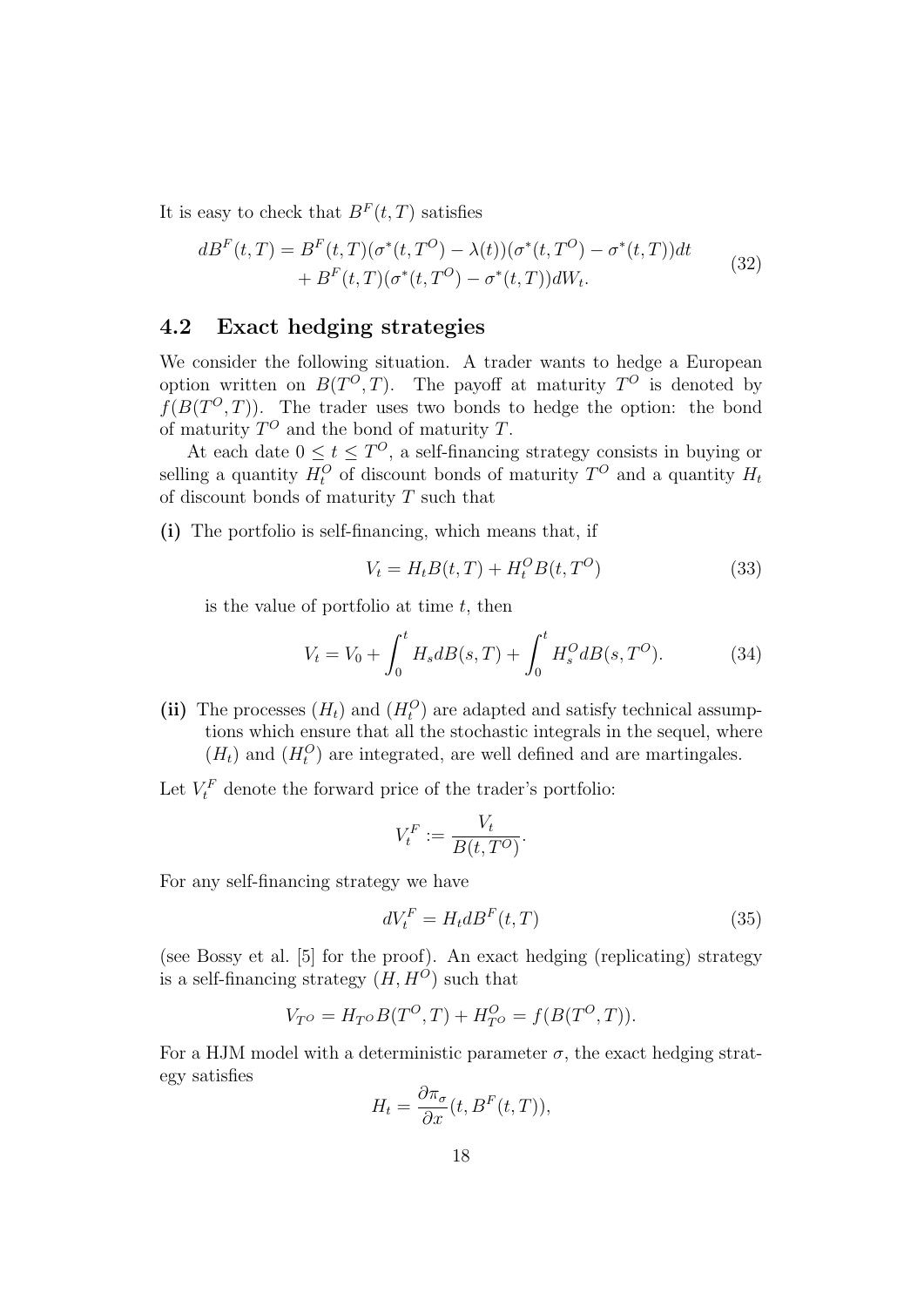where  $\pi_{\sigma}$  is the solution to

$$
\begin{cases} \frac{\partial \pi_{\sigma}}{\partial t}(t,x) + \frac{1}{2}x^2(\sigma^*(t,T^O) - \sigma^*(t,T))^2 \frac{\partial^2 \pi_{\sigma}}{\partial x^2}(t,x) = 0, \\ \pi_{\sigma}(T,x) = f(x). \end{cases}
$$

The quantity  $H_t^O$  is chosen according to the self-financing condition: in view of  $(33)$  and  $(34)$  one has

$$
H_t^O = V_0^F + \int_0^t H_s dB^F(s, T) - H_t B^F(t, T).
$$

For details, see Bossy et al. [5].

### 4.3 Model risk

Bossy et al. [5] propose examples of model risk analysis based on Monte Carlo simulations of the Profit & Loss of self-financing misspecified strategies. In this subsection we give an outline of their results.

Suppose that the trader does not know the random map  $\sigma(s,T)$ . Instead, he or she chooses a deterministic model structure  $\overline{\sigma}(s,T)$  and tries to hedge the contingent claim according to this model. The quantity  $\overline{H}_t$  of bonds of maturity  $T$  is determined according to the rule

$$
\overline{H}_t = \frac{\partial \pi_{\overline{\sigma}}}{\partial x}(t, B^F(t, T)),
$$

where  $\pi_{\overline{\sigma}}$  is the solution to

$$
\begin{cases} \frac{\partial \pi_{\overline{\sigma}}}{\partial t}(t,x) + \frac{1}{2}x^2(\overline{\sigma}^*(t,T^O) - \overline{\sigma}^*(t,T))^2 \frac{\partial^2 \pi_{\overline{\sigma}}}{\partial x^2}(t,x) = 0, \\ \pi_{\overline{\sigma}}(T,x) = f(x). \end{cases}
$$

As above, the quantity  $\overline{H}_t^O$  $\tilde{t}$  is then determined by the self-financing condition.

Let  $V_t$  be the value of the trader's portfolio at time t. The option seller's Profit & Loss at time  $t < T^O$  is

$$
P\&L_t := \overline{V}_t - V_t,
$$

and the forward price of the Profit & Loss is

$$
P\&L_t^F := \frac{P\&L_t}{B(t,T^O)}.
$$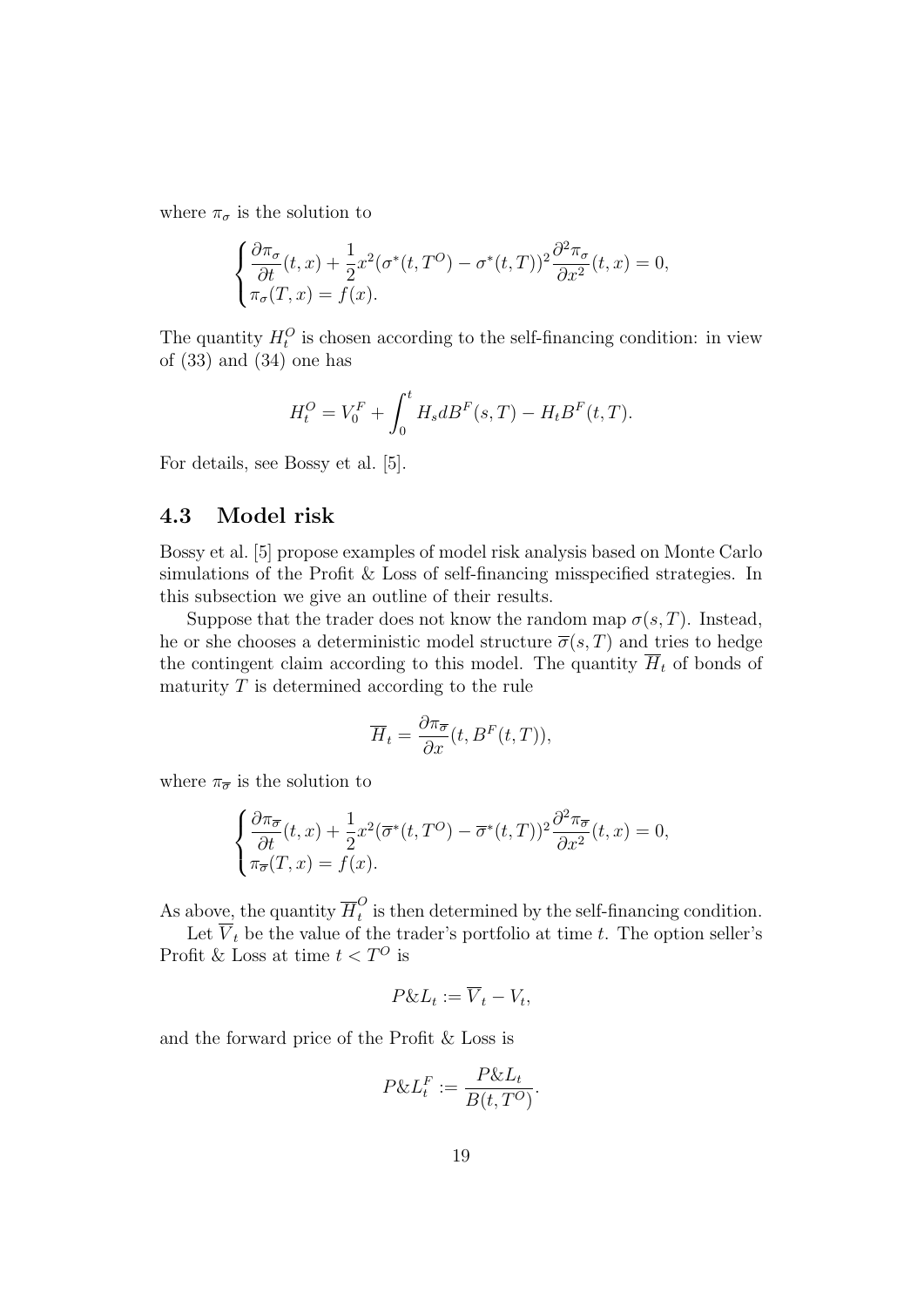One can study the probability law of the Profit & Loss at maturity  $T^{O}$ , and compute some of its statistics (moments, quantiles, etc.) by fixing  $\sigma(\cdot, \cdot)$  and  $\overline{\sigma}(\cdot,\cdot)$ . See Bossy et al. [5]. This methodology is however restricted to the comparison of one (potentially incorrect) model against one or several (possible true) models among a class of univariate Markov term structure models (with deterministic parameters). This class does not contain all possible term structure models.

Consider the quantity

$$
F\left(B^F(T^O,T),V_{T^O}^F\right):=\mathbb{E}\left[G(f(B^F(T^O,T))-V_{T^O}^F)\right],
$$

where  $G$  is a given continuous function. It might be useful to choose the function G in order to be able to justify that our game problem corresponds to a kind of a measure of risk (to be defined). Of course such a measure of risk would be weaker than the coherent measures of risks introduced by Artzner, Delbaen, Eber and Heath [1]: for a discussion on a related topics, see Section 2 in [7] (where it must be understood that  $C/S_0(T)$  plays the role of  $f(B^F(T^O,T)))$ .

We assume that the function  $F(p, x) := G(f(p) - x)$  satisfies (8). The control processes of the market are

$$
u_1(t) := \sigma^*(t, T^O) - \lambda(t), u_2(t) := \sigma^*(t, T) - \sigma^*(t, T^O).
$$

The control process of the trader is  $\pi(t) := \frac{H_t B^F(t,T)}{V^F(t)}$  if  $V^F(t) \neq 0$  and  $\pi(t) :=$ 0 if  $V^F(t) = 0$ . In view of (32) and (35),  $(P(t), X(t)) := (B^F(t, T), V^F(t))$ satisfies a S.D.E of type (3) with  $r = 0$ , namely,

$$
\begin{cases}\ndP(t) &= P(t)[u_1(t)u_2(t)dt + u_2(t)dW_t], \\
dX(t) &= X(t)\pi(t)[u_1(t)u_2(t)dt + u_2(t)dW_t].\n\end{cases}
$$

The Hamilton-Jacobi-Bellman-Isaacs equation (9) then writes

$$
\begin{cases} \frac{\partial v}{\partial t}(t, p, x) + \mathcal{H}^-(D^2v(t, p, x), Dv(t, p, x), p, x) = 0 \text{ in } [0, T^O) \times \mathbb{R}^2, \\ v(T^O, p, x) = G(f(p) - x), \end{cases}
$$
\n(36)

where

$$
\mathcal{H}^{-}(A, z, p, x) := \max_{u \in K_u} \min_{\pi \in K_{\pi}} \left[ \frac{1}{2} u_2^2 p^2 A_{11} + u_2^2 p x \pi A_{12} + \frac{1}{2} u_2^2 x^2 \pi^2 A_{22} + z_1 u_1 u_2 p + z_2 u_1 u_2 \pi x \right],
$$

for all  $2 \times 2$  symmetric matrix A and all vector z in  $\mathbb{R}^2$ .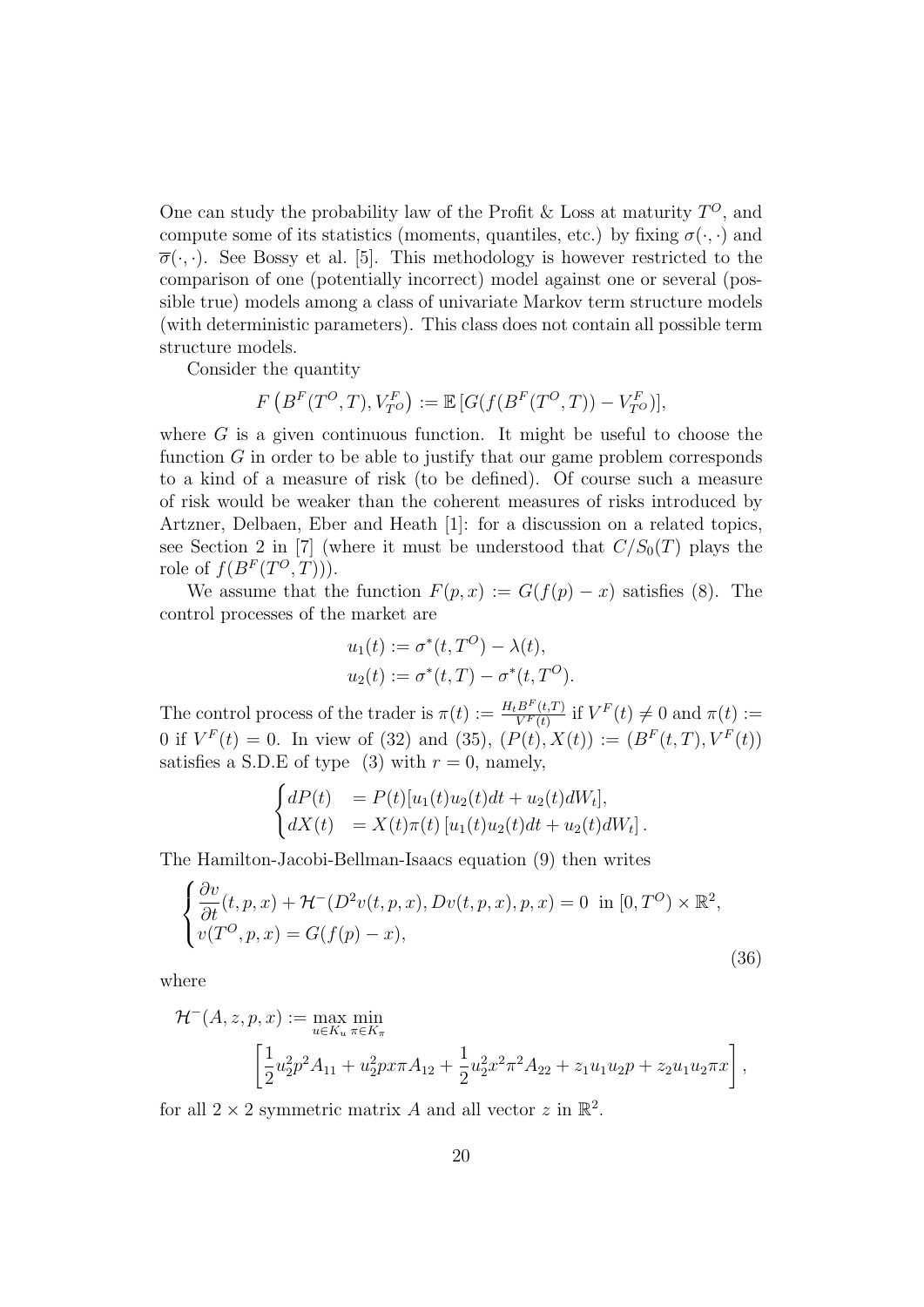### 4.4 A numerical illustration

We finally illustrate that the value functions of our stochastic game problems, and the corresponding optimal strategies, can be numerically approximated. In our numerical example below, except for  $\rho = 0$ , the function F does not satisfy the requirements for a coherent measure of risk (again see Remark 2.3 in [7]); this is to emphasize the flexibility of our approach. We consider a call option and set

$$
F(p, x) := ((p - K)_{+} - x)_{+} + \rho (((p - K)_{+} - x)_{+})^{2}.
$$

The maturity  $T^{O}$  of the option is 6 months and the option is written on a discount bond of maturity  $T$  equal to 5 years. The trader uses two bonds to hedge this option: the bond of maturity 6 months and the bond of maturity 5 years. The strike of the option is  $K = 0.509156$ . We set  $\rho = 20, \pi \in [-1, 1]$ ,  $u_2 \in [0, 0.6]$  and  $u_1 \in [-0.08, 0.06]$ .

The finite difference method is used for the numerical resolution of the viscosity solution to (36) numerically. Because (36) is strongly degenerate, the monotone condition is not satisfied in the standard explicit finite difference approximation. We apply Kushner's technique to overcome this difficulty, that is, there exists a  $(p, x, t, u_1, u_2, \pi)$ - dependent scale transformation wich yields a locally consistent approximation at  $(p, x, t, u_1, u_2, \pi)$ . For details, see Kushner [14].

Our approximate value function is drawn in Fig.1. For other numerical results (e.g., strategies obtained through the numerical resolution of the HJBI equation) and comments, see Talay & Zheng [16].

## 5 Conclusion

In this paper we have studied a stochastic game problem related to a worst case model risk management. We have proven that the value function of this game problem is the unique viscosity solution to an Hamilton-Jacobi-Bellman-Isaacs (HJBI) equation, and satisfies the Dynamic Programming Principle.

Empirical studies should be developed to check whether the strategies obtained by solving the HJBI equation numerically are realistic in practice. The question of the accuracy of the numerical method should also be addressed.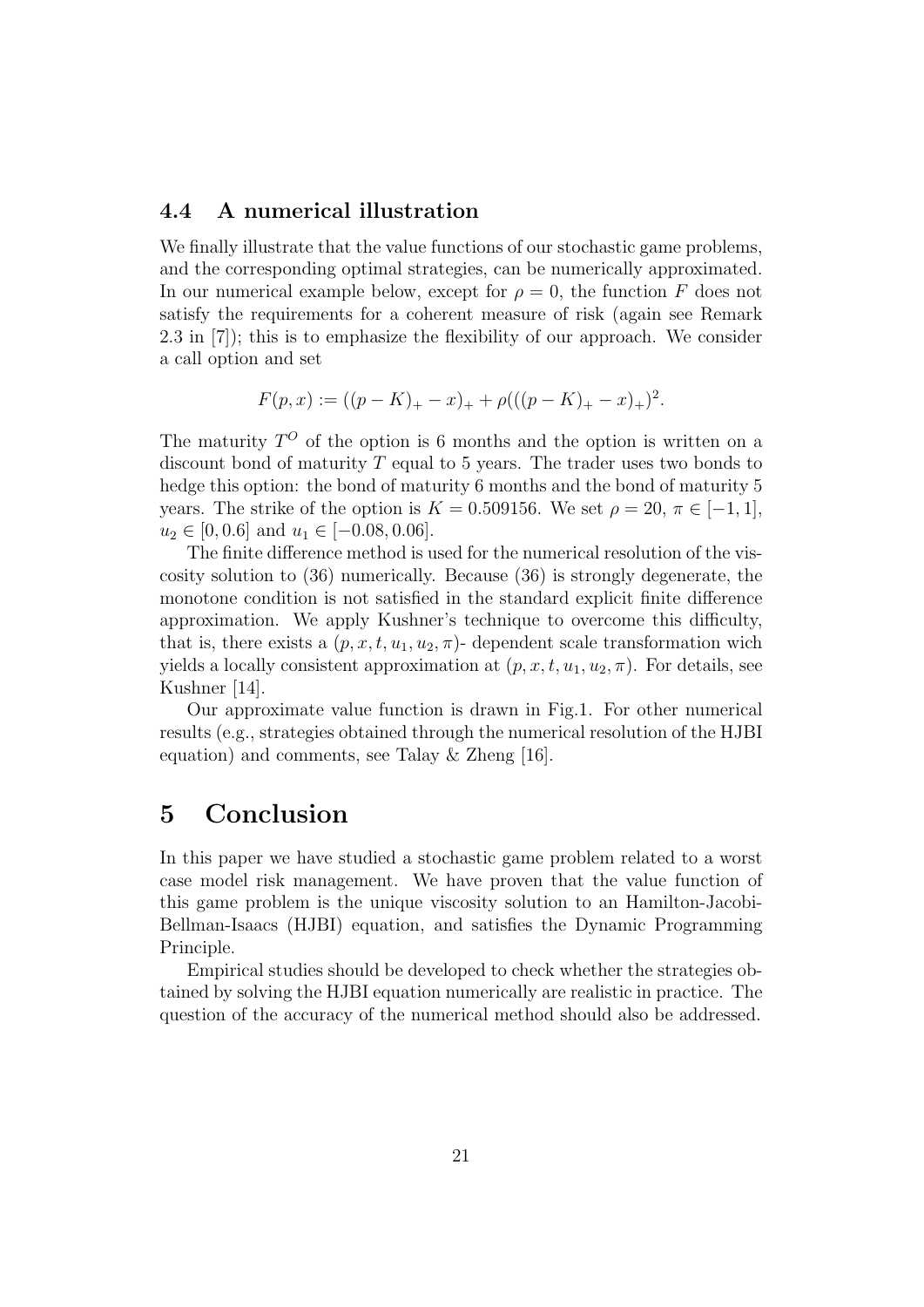# Acknowledgement

This study has been done within the Risklab project 'Model Risk', which is a joint collaboration between the Risklab Institute in Zürich and the Omega research group at Inria Sophia Antipolis. The authors thank Risklab for the financial support.

We also thank an anonymous referee for a suggestion which allowed us to substantially improve the presentation of the paper.

## References

- [1] P. ARTZNER, F. DELBAEN, J.-M. EBER, and D. HEATH. Coherent measures of risk. Math. Finance, 9(3):203–228, 1999.
- [2] M. AVELLANEDA, A. LEVY, and A. PARAS. Pricing and hedging derivative securities in markets with uncertain volatilities. App. Math. Finance 2, 73–88, 1995.
- [3] M. AVELLANEDA and A. PARAS. Managing the volatility of risk of portfolios of derivative securities: the Lagrangian uncertain volatility model. Appl. Math. Finance 3, 21–52, 1996.
- [4] G. BARLES, R. BUCKDAHN, and E. PARDOUX. Backward stochastic differential equations and integral-partial differential equations. Stochastics 60:57–83, 1997.
- [5] M. BOSSY, R. GIBSON, F-S. LHABITANT, N. PISTRE, and D. TA-LAY. A methodology to analyze model risk with an application to discount bond options in a Heath-Jarrow-Morton framework. Submitted for publication, 1999.
- [6] M. CRANDALL, H. ISHII, and P-L. LIONS. User's guide to viscosity solutions of second order partial differential equations. Bulletin of the American Mathematics Society, 27(1), 1992.
- [7] J. CVITANIĆ and I. KARATZAS. On dynamic measures of risk.  $Fi$ nance & Stochastics, 3(4):451-482, 1999.
- [8] N. EL KAROUI and M. JEANBLANC–PICQUÉ and S.E. SHREVE. Robustness of the Black and Scholes formula. Mathematical Finance, 8(2):93–126, 1998.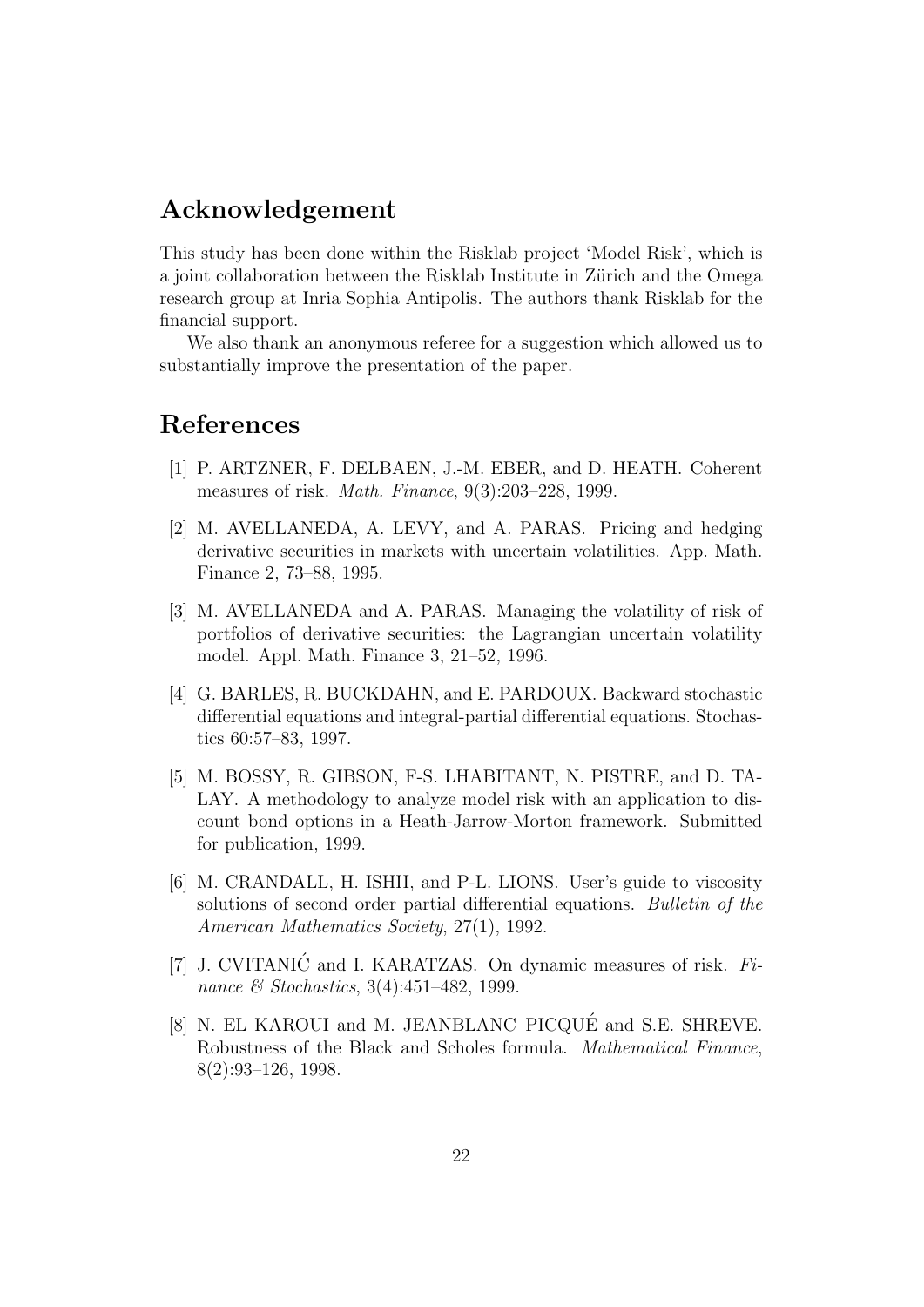- [9] W.H. FLEMING and H.M. SONER. Controlled Markov Processes and Viscosity Solutions. Springer Verlag, New York, 1993.
- [10] W.H. FLEMING and P.E. SOUGANIDIS. On the existence of value functions of two-player, zero-sum stochastic differential games. Indian Univ. Math. J., 38(2), 1989.
- [11] D. HEATH, R. JARROW, and A. MORTON. Bond pricing and the term structure of interest rates: a new methodology for contingent claim valuation. Econometrica, 60:77–105, 1992.
- [12] P-L. LIONS. Optimal control of diffusion processes and Hamilton– Jacobi–Bellman equations. Part 1: The dynamic programming principle and applications. Comm. Partial Diff. Equ., 8(10):1101–1174, 1983.
- [13] M. MUSIELA and M. RUTKOWSKI. Martingale Methods in Financial Models, volume 36 of Applications of Mathematics. Springer Verlag, 1997.
- [14] H. KUSHNER. Consistency issues for numerical methods for variance control, with applications to optimization in finance, IEEE Transactions Automatic Control, 44(12):2283–2296, 1999.
- [15] S. ROMAGNOLI and T. VARGIOLU. Robustness of the Black–Scoles approach in the case of options on several assets. Finance  $\mathcal C$  Stochastics, 4:325–341, 2000.
- [16] D. TALAY and Z. ZHENG. A Hamilton Jacobi Bellman Isaacs equation for a financial risk model. In J-L. Menaldi, E. Rofman, and A. Sulem, editors, Optimal control and PDE - Innovations and applications. IOS Press, 2001
- [17] N. TOUZI. Direct characterization of the value of super–replication under stochastic volatility and portfolio constraints. Stoch. Proc. Appl., 88:305–328, 2000.